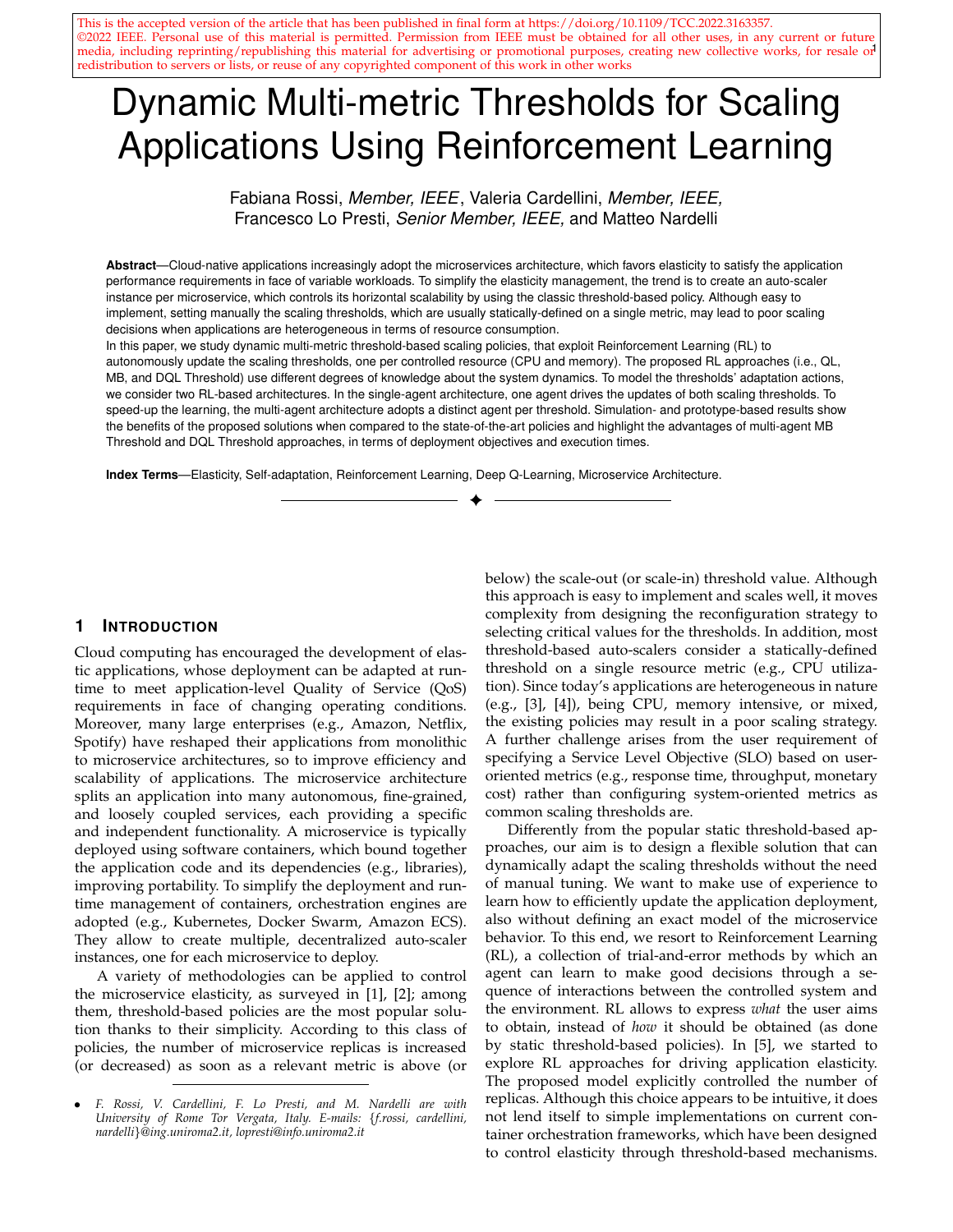Moreover, with this approach, the RL agent learns a policy that autonomously performs the scaling, which might not always result from load peaks, response time violations, or other changes in the monitored performance metrics.

In this paper, we present dynamic (or self-adaptive) threshold-based scaling policies that can automatically learn and update the values of multiple scaling thresholds, one for each metric of interest. Building on our previous work [6], where we considered only CPU utilization, we now generalize our result by proposing different approaches to control multiple metrics (i.e., CPU and memory utilization) and to reduce the policy execution time. The proposed approach moves towards the direction of an explainable scaling policy, where the RL agent learns a policy that can be intuitively understood (and constrained, as well) by means of the thresholds. Such an approach can also pave the way for the adoption of RL solutions in current systems: by letting each agent learn the correct threshold by itself, we can get past today's threshold handcrafting. First, we present a single-agent solution, where a single RL agent is in charge of updating multiple scaling thresholds. To improve RL scalability, we then design a multi-agent solution where each RL agent oversees a specific resource metric. In this general framework, we design and evaluate modelfree and model-based RL algorithms; they exploit different degrees of knowledge about the system dynamics to find a trade-off between system and user-oriented metrics (i.e., resource utilization and target response time). As modelfree policies, we propose QL Threshold and DQL Threshold, two dynamic threshold-based policies built on Q-learning and Deep Q-learning, respectively. Deep Q-learning approximates the system knowledge by using a deep neural network. Since model-free solutions can suffer from slow convergence rate, we then provide the learner with basic knowledge about its environment, so to boost the learning process. Hence, we propose MB Threshold, an approach that exploits what is known about the system dynamics to update the scaling thresholds. We have extensively evaluated the benefits of dynamic multi-threshold policies, via simulation and prototype evaluation. To this end, we have implemented all the proposed solutions into Kubernetes. Through simulations, we evaluate the proposed approaches under different deployment objectives and workloads, using real-world traces (i.e., NYC Taxi Ride and Bitbrains). Using Kubernetes, we evaluate the designed solutions in a real environment, and show the advantages of the dynamic threshold-based approach over Kubernetes' default scaling policy and two state-of-the-art solutions (i.e., [7], [8]).

The remainder of the paper is organized as follows. We discuss related works in Section 2. We then present the system model and the idea of a dynamic multi-metric threshold policy based on RL (Section 3). In Section 4, we propose the single-agent and multi-agent RL architectures, where the latter aims to simplify the policy design and reduce its execution time. Section 5 details the model-free and modelbased approaches to update the scaling thresholds. Then, we evaluate the proposed solutions in Sections 5.3 and 6 and conclude in Section 7.

# **2 RELATED WORK**

We focus on the methodologies proposed in literature for the elasticity of applications in cloud environments, considering recent works with respect to existing surveys (e.g., [1], [2]). The methodology identifies the class of algorithms used to plan the deployment adaptation so to achieve specific goals. Existing elasticity solutions rely on a broader set of methodologies, that we classify in the following categories: mathematical programming, control theory, queuing theory, machine learning, and threshold-based solutions.

Mathematical programming approaches exploit tools from operational research in order to change the microservice parallelism degree. The formulation and resolution of Integer Programming (IP) problems belongs to this category. IP formulations have been mainly used to solve the placement of application instances (e.g., [9]). However, some works consider these approaches also to address the application elasticity problem (e.g., [10], [11], [12]). For example, Rahman et al. [11] solve an optimization problem to find the target CPU utilization values (i.e., thresholds) to automatically scale microservices based on the predicted application response time. The main drawback of mathematical programming approaches is scalability: since the deployment problem is NP-hard, resolving the exact formulation may require prohibitive time as the problem size grows.

Few research works rely on control theory to scale applications. In this case, the policy usually identifies three main entities: disturbance, decision variables, and system configuration. Disturbances represent events that cannot be controlled; nevertheless, their future value can be predicted (at least in the short term), e.g., incoming data rate, load distribution, and processing time. The decision variables identify the replication of each application component. Shevtsov et al. [13] show that, although research on controltheoretical software adaptation is still in its early stages, an ever increasing number of solutions has recently consider control theory to realize self-adaptive systems (e.g., [14], [15], [16]). Baresi et al. [14] combine infrastructure and application-level adaptation using a discrete-time feedback controller. It considers the application response time as a function of the assigned CPU cores (decision variables) and the request rate (disturbance) for horizontally and vertically scaling applications. The critical point of control-theoretic approaches is the need of a good system model, which can sometimes be difficult to formulate, e.g., when the decision variables inter-play in a complex manner.

Queuing theory is often used to predict the response time of a microservice with respect to its replication degree. The key idea is to model the microservice as a queuing system with inter-arrival and service times having general statistical distributions. In general, queuing theory is well suited to determine the replication degree of microservices or predict performance (e.g., [17], [18], [19]). Nevertheless, it often requires to approximate the system behavior so to apply models from the established theory. Therefore, when the system is very complex, also the queuing theory becomes complex, discouraging its adoption.

In the last years, different research works have exploited the advances of machine learning approaches to model functions based on observed data (e.g., resource utilization,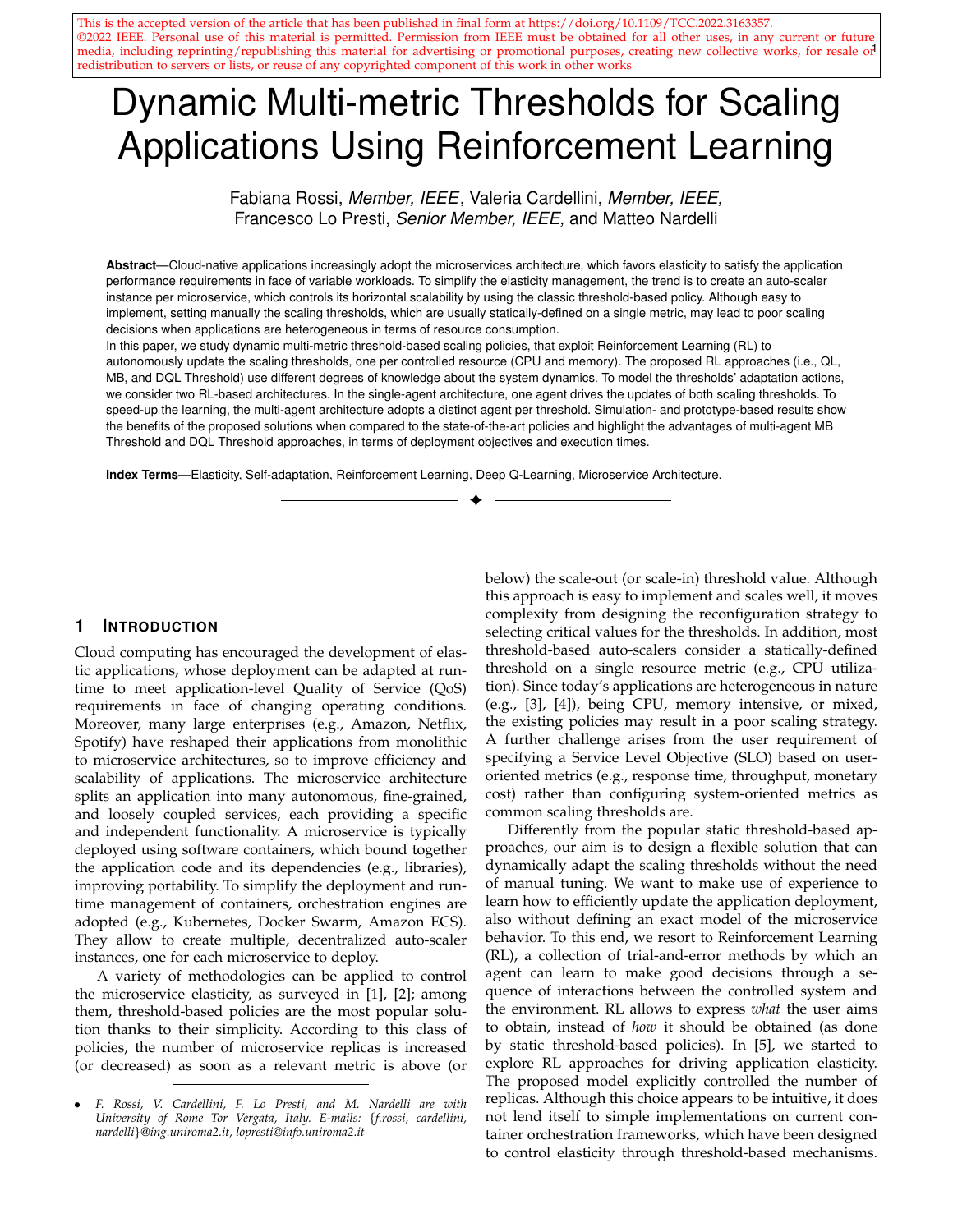application performance) or to dynamically adapt the application deployment. Islam et al. [20] utilize a combination of deep neural networks and linear regression to predict the future resource demands. To proactively scale containers in response to workload changes, Imdoukh et al. [21] use deep neural networks to learn a container elasticity policy that considers past scaling decisions and workload behavior. Yu et al. [22] propose Microscaler, a framework that relies on Bayesian Optimization and a step-by-step heuristic for the adaptive deployment of microservices-based applications. Although conceptually easy to design, machine learning techniques may suffer from two main drawbacks. First, they require reasonably large training sets. Second, they cannot easily and rapidly address unforeseen configurations.

Reinforcement Learning is a special method belonging to the branch of machine learning [23]. RL techniques can learn an adaptation policy through a trial-and-error process. After executing an action in a specific system state, the RL agent observes the cost experienced by the system, so to learn how good the performed action was. The obtained cost contributes to update the lookup table that stores the estimation of the long-term cost for each state-action pair. The RL agent must try a variety of actions and progressively favor those that appear to be the best ones. Several works have exploited RL techniques to drive elasticity in cloud computing, as surveyed in [1]. However, most of them consider model-free RL algorithms, such as Q-learning and SARSA (e.g., [8], [24], [25], [26]), which suffer from slow learning rate, as observed in [27]. To overcome this issue, different model-based RL approaches have been proposed. They use a model of the system to drive the action exploration and speed-up the learning phase. Tesauro et al. [28] combine RL with queuing network, whereas Arabnejad et al. [24] consider a fuzzy inference system to model the application performance. In [5], we propose a model-based approach that boils down to replacing the model-free equation to update the lookup table with one step of the value iteration algorithm using empirical estimates for the unknown parameters. Although model-based RL approaches can overcome the slow convergence rate of model-free solutions, they can suffer from poor scalability in systems with large state space, because the lookup table has to store a separate value for each stateaction pair. An approach to overcome this issue consists in approximating the system state or the action-value function, so that the agent can explore a reduced number of system configurations. Deep Q-learning has recently been used to approximate the system knowledge; it integrates deep neural networks into RL [29]. Thereafter, it has been widely applied in a variety of domains, e.g., container migration [30], traffic offloading [31], and device placement [32]. However, to the best of our knowledge, Deep Q-learning has been little applied in the context of elastic resource provisioning (e.g., [33], [34]).

Many solutions exploit best-effort threshold-based policies, based on the definition of static thresholds for scaling in/out microservices at run-time. Most of the research works (e.g., [35], [36]) and some Cloud service providers (e.g., Amazon, IBM) use a single threshold value for driving elasticity. Although it often works sufficiently well, most existing applications are heterogeneous in nature, implying that it is not enough considering only one aspect of resource metrics to scale. Google's Compute Engine auto-scaling supports multiple metrics and corresponding scaling rules and picks the metric that results in the largest number of virtual machines (VMs) [37]. In the context of microservices, few works [7], [38] take into account CPU, memory, and network utilization to adapt at run-time the application deployment. In particular, HyScale [7] is a threshold-based auto-scaler that considers CPU and memory utilization. Although threshold-based scaling is easy to implement, it is a best-effort approach that provides no guarantees about the reconfiguration optimality. Furthermore, selecting the threshold values can be challenging, especially in case of multiple metrics.

To overcome such a manual setting of thresholds, selfadaptive (or dynamic) threshold-based policies have been proposed in different contexts, e.g., performance management, VM consolidation (e.g., [8], [39], [40]). To the best of our knowledge, they have been scarcely applied for scaling applications (e.g., [6], [8]). Horovitz et al. [8] rely on Qlearning and a heuristic to automatically learn and adapt the scaling thresholds. Nevertheless, they consider only homogeneous microservices and a single scaling metric. In [6], we propose a two-layered hierarchical solution to control the elasticity of microservice applications. Having a global knowledge of the application, a high-level centralized entity coordinates the microservices' scaling decisions (global policy). At low level, decentralized entities locally control the adaptation of single microservices using RL (local policy). However, only CPU-bound applications are considered and an analysis on the local policy scalability is missing. We believe that microservices heterogeneity and time required to promptly react to sudden workload changes are critical factors in a dynamic environment. This paper extends [6] by focusing on local scaling policies. Differently from all the above works, we propose a dynamic and multi-metric threshold-based policy that relies on RL to set the thresholds values. To improve the RL scalability when the number of scaling thresholds increases, we investigate two different solutions: first, we integrate deep neural networks into RL; then, we evaluate a multi-agent approach. For our prototype-based experiments, we use HyScale [7], the policy by Horovitz et al. [8], and the Kubernetes' threshold-based policy as baselines to compare against our approach.

#### **3 SELF-ADAPTIVE THRESHOLD-BASED POLICY**

In this section, first we present the elasticity problem when heterogeneous microservices are considered. Then, we formally introduce the basic concepts of RL and illustrate how to use RL to adapt the scaling thresholds at run-time.

#### **3.1 Problem Definition and System Model**

We consider a general microservice model, where a microservice is a black-box entity that carries out a specific task (e.g., performs computation, accesses data sets). To efficiently handle varying workloads and meet QoS requirements, the amount of computing resources granted to the microservice should be dynamically adjusted. To this end, we can exploit horizontal elasticity which allows to increase (scale-out) and decrease (scale-in) the number of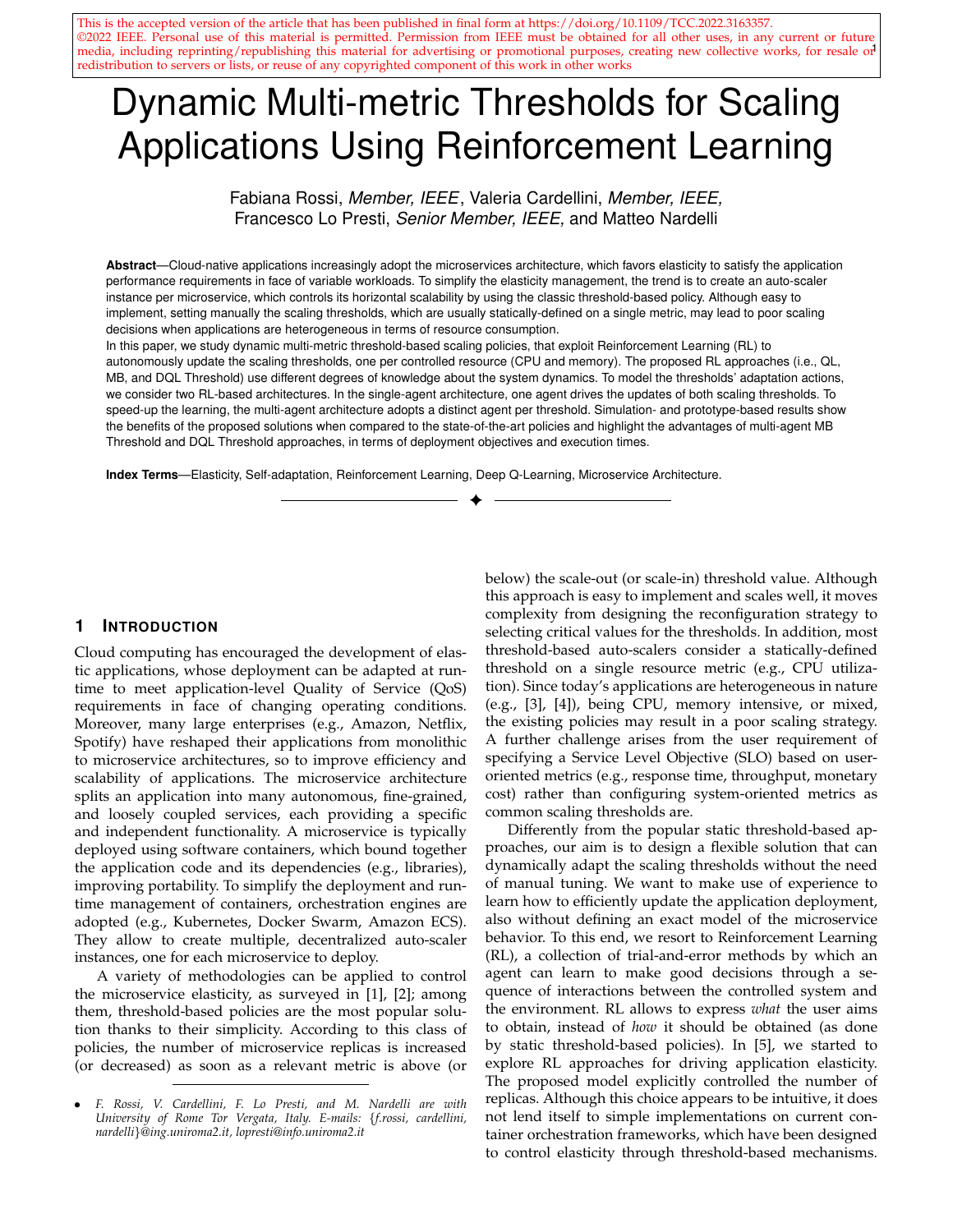microservice replicas according to a deployment policy. The latter should properly drive the microservice elasticity so to guarantee the desirable performance, while minimizing the monetary cost. In this work, we consider latency-sensitive microservices that expose a SLO defined as target response time that should not be exceeded (i.e.,  $T_{\text{max}}$ ). By exploiting horizontal elasticity, microservice replicas can process incoming requests in parallel, thus reducing the per-replica load and, in turn, the processing latency.

To manage the microservices auto-scaling over time, we need a deployment controller (or auto-scaler) that provides self-adaptation mechanisms and can be equipped with deployment policies. Today's cloud providers that support multi-component applications allow to create multiple, decentralized auto-scaler instances, each carrying out the adaptation of a single microservice deployment. By periodically analyzing the collected data about the microservice and the execution environment, the auto-scaler determines whether the microservice deployment should be changed. To determine the microservice scaling actions, most of the existing auto-scalers rely on a static threshold-based policy, where the scaling threshold is usually set on a specific resource metric (i.e., CPU or memory). Despite its simplicity, the use of single metric might not be well suited for all the scenarios, e.g., applying CPU utilization to scale a memorybound microservice, since in this case the microservice performance is expected to be determined by the memory usage rather than the CPU utilization. To address this issue, we define one scaling threshold for each relevant metric and, for the sake of simplicity, consider CPU utilization and memory usage. We define as  $U$  the microservice CPU utilization and as  $r$  the amount of used memory. These metrics are defined as the ratio between the monitored resource demand and the amount of assigned resource to the microservice. A microservice cannot use more resources than the configured limit. We introduce the CPU and memory scale-out thresholds, denoted as  $\mu$  and  $\tau$  respectively, and the CPU and memory scale-in thresholds, as  $\frac{in}{u}$  and  $_{r}^{\text{in}}$ . To simplify the setting of multiple scaling thresholds, we design a dynamic threshold-based scaling policy that automatically learns and updates their values using RL.

#### **3.2 Reinforcement Learning-based Policy**

RL is a machine learning technique where an agent learns the optimal policy through direct interaction with the system. There are three basic concepts in RL: *state*, *action*, and *cost*. The state describes a system configuration. The action is what a RL agent can do in a given state. The cost is an immediate feedback that a RL agent receives when it performs an action in a state. Intuitively, the cost allows the RL agent to discriminate between good and bad system configurations and actions. A RL agent aims to learn an optimal adaptation strategy (i.e., state-action mapping), so to minimize a discounted cost over an infinite horizon.

To update the scaling thresholds, we consider that the RL agents interact with the microservices in discrete time steps. Learning by experience, a RL agent estimates the relationship between application and system-oriented metrics, and accordingly adapts the scale-out thresholds (i.e.,  $\mu$  and  $r$ ). In this work, we do not dynamically update the scale-in



Fig. 1. High-level overview of the single-agent and multi-agent solution.

thresholds (i.e.,  $\frac{in}{u}$  and  $\frac{in}{r}$ ); nevertheless, our approach can be easily extended to account for them. We denote by S the set of all the microservice states. We model a microservice state as a tuple of  $N$  relevant features. Unlike most of the literature where the state considers the number of replicas  $(e.g., [5], [24], [28])$ , we define it in terms of thresholds; this choice is specifically tailored for existing orchestrators and thus is better suited for ease of integration with them. For each state s 2 S, we have a set of *feasible* adaptation actions  $A(s)$  A, where A is the set of all actions. At each time step, the agent observes the microservice state  $s \geq S$  and, according to an action selection policy, performs an action  $a \nightharpoonup A(s)$  to update the scaling threshold. One time step later, the microservice transits in a new state  $s^{\theta}$  2 S, experiencing the payment of an immediate cost  $c(s; a; s^0)$   $\geq R$ . Both the paid cost and the next state transition are stochastic, because they usually depend on external unknown factors. In our model, the RL agent wants to minimize the cost so to jointly satisfy microservice performance and limit resource wastage. We model the cost function so to include two different contributions: the performance penalty  $c_{\text{perf}}$  and the resource monetary cost  $c_{res}$ . The performance penalty takes into account performance degradation while the monetary cost accounts for resource wastage. Formally, we define the immediate cost function  $c(s; a; s^{\bar{\emptyset}})$  as a weighted sum of the normalized costs:

$$
c(s; a; s^0) = w_{\text{perf}} c_{\text{perf}}(s; a; s^0) + w_{\text{res}} c_{\text{res}}(s; a; s^0) (1)
$$

where  $W_{\text{perf}}$  and  $W_{\text{res}}$ ,  $W_{\text{perf}} + W_{\text{res}} = 1$ , are non-negative weights that allow us to express the relative importance of each cost term. By observing the incurred immediate cost, the agent updates and estimates the so-called Q-function, thus improving the threshold update policy. The Q-function consists in  $Q(s; a)$  terms, which represent the expected longterm cost that follows the execution of action  $\partial$  in state S. So, it drives the scaling threshold updates.

Figure 1 presents a high-level overview of the two different approaches we propose to support multiple scaling thresholds, with one threshold for each relevant performance metric (i.e., CPU and memory). First, we consider a *single-agent* architecture, where a single RL agent updates the scaling thresholds by taking into account the estimated contribution of multiple metrics to the application performance (Section 4.1). Then, we present a *multi-agent* architecture, which defines multiple RL agents where each oversees the threshold on a specific resource metric (Section 4.2).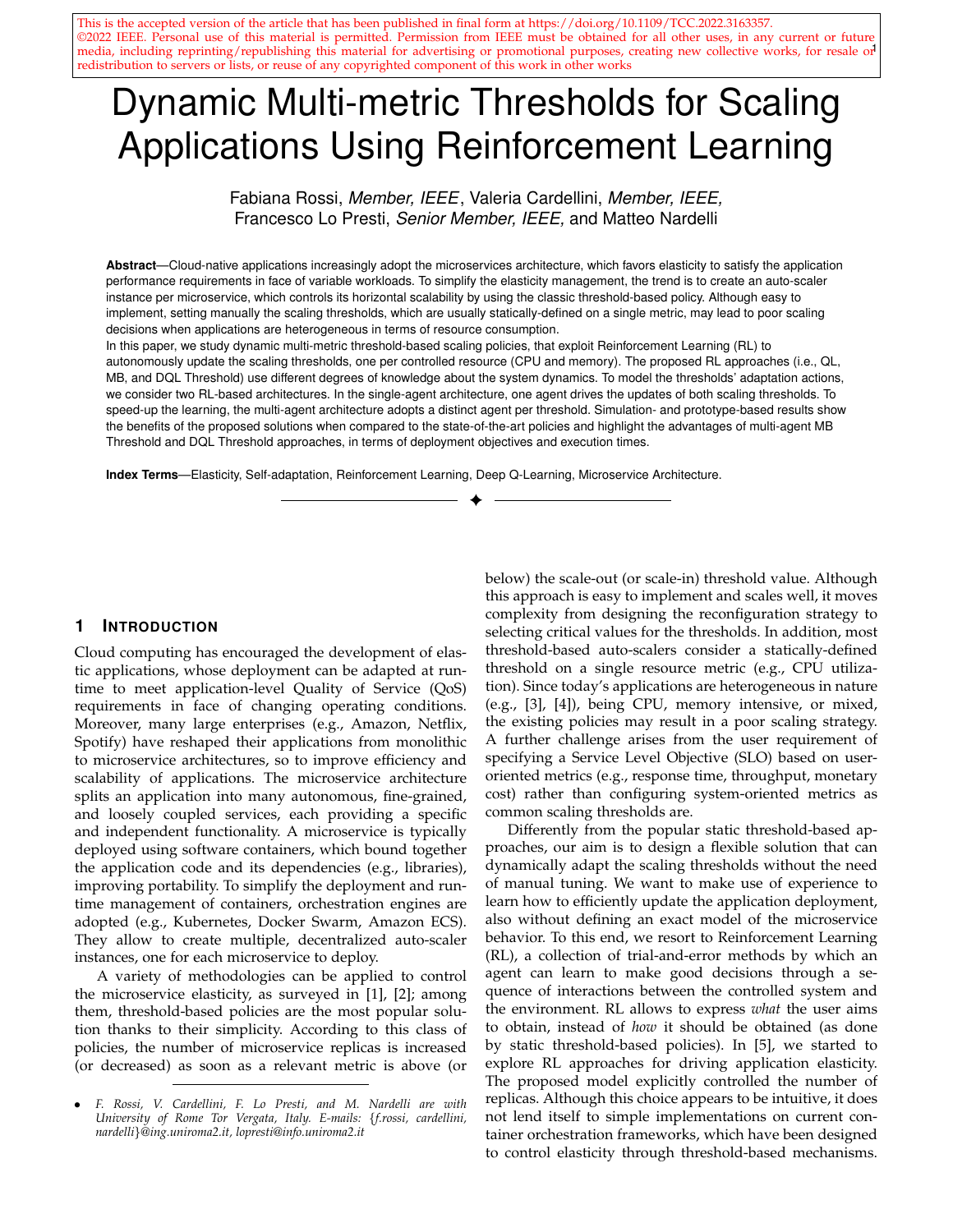# **4 RL-BASED ARCHITECTURES**

In this section, we present the single and multi-agent architectures, which use different state and action models for driving the scale-out thresholds updates. For both approaches, the Q-function is updated using three different RL methods (Q-learning, Model-based, and Deep Q-learning), as described in Section 5.

## **4.1 Single-agent RL**

The single-agent (SA) architecture uses a single RL agent per microservice to control the scale-out thresholds for the two performance metrics, i.e., CPU and memory utilization. We believe this is the most intuitive approach, especially if we consider the RL agent as a black-box entity that will eventually learn a suitable threshold update strategy.

**State**. For the monitored microservice, at time *i*, we define its state as  $S_i = (u_i, u_i, v_i, r)$ , where u is the CPU utilization,  $r$  is the memory utilization, and  $r_{\rm u}$  and are the corresponding scale-out thresholds. Being the CPU utilization,  $u$ , a real number in [0;1], we discretize it by assuming that  $u \geq \theta$ ;  $u$ ; :::;  $L_u u g$ , where  $u$  is a suitable quantum and  $L_u$  2 N such that  $L_u u = 1$ . Similarly, we discretize the memory utilization  $r \nightharpoonup \mathcal{D}$ ;  $r$ ; :::;  $L_r r$ g, where r is a suitable quantum and  $L_r$  2 N such that  $L_r$  = 1. We also assume that  $|_{U}$  and  $|_{V}$  range in the interval  $[ - \frac{1}{2} m m \dot{m} \dot{m}$  and  $|_{H}$ with  $0 < \min_{\text{min}} \max_{\text{max}} < 1$ .

**Action.** In a state s, the RL agent identifies the threshold adaptation action to be performed. We propose an action model that consists of  $A = f u^2 + f u^2$ ,  $v^2 + g^2$ , where u,  $r \n\geq (0, 1)$  are suitable threshold quanta. In particular,  $a = 0$ is the *do nothing* decision, whereas  $u$  (or  $r$ ) represents a threshold adaptation action:  $+$   $_{U}$  (or  $+$   $_{r}$ ) to add a CPU (or memory) threshold quantum and  $_{U}$  (or  $_{r}$ ) to decrease memory) threshold quantum and by a threshold quantum. We observe that the number of microservice states  $\frac{1}{5}$  depends also on the threshold quanta values:  $\sqrt{5}$  = (L<sub>u</sub> + 1) (L<sub>r</sub> + 1) ( $\frac{max}{\sqrt{1}}$  + 1) ( $\frac{max}{\sqrt{1}}$  + 1).

Cost. To each triple  $(s, a, s)$  we associate an immediate cost function  $c(s; a; s^0)$ , which combines the performance  $c_{\text{perf}}$  and resource cost  $c_{\text{res}}$  as in (1). This cost is aimed to provide a feedback to the RL agent during the learning stages. In a single-agent setting, the scaling threshold update depends on multiple system-oriented metrics. For this reason, we distinguish two contributions for the performance penalty: the former is related to CPU resource, the latter to memory resource. The CPU performance penalty  $c_{\text{perf}}$  is paid whenever the microservice response time t approaches (or exceeds) the SLO response time  $T_{\text{max}}$ , because higher CPU utilization causes higher response times (e.g., see [41], [42]). Similarly, the memory performance penalty  $C_{\text{perf},r}$  is paid when the used memory d exceeds the assigned memory m. In this case, the microservice incurs in an out-ofmemory exception, which causes performance penalties and possibly data loss in real applications. We have:

$$
C_{\text{perf};u}(S; a; s^{\emptyset}) = \begin{cases} e^{\frac{t^{\emptyset} - T_{\text{max}}}{T_{\text{max}}}} & t^{\emptyset} - T_{\text{max}} \\ 1 & \text{otherwise} \\ e^{\frac{a^{\emptyset} - m^{\emptyset}}{m^{\emptyset}}} & t^{\emptyset} - m^{\emptyset} \\ 1 & \text{otherwise} \end{cases}
$$
 (2)

being a constant that determines the exponential function steepness,  $t^{\beta}$ ,  $d^{\beta}$ , and  $m^{\beta}$  the microservice response time, the used memory, and the assigned memory, respectively, in  $S^0$ . The received cost grows faster as the monitored metric approaches its target value. Since the critical resource drives the thresholds update, we compute  $c_{\text{perf}}$  = max  $\hat{c}_{\text{perf}}$ ;  $c_{\text{perf}}$ ;  $\hat{c}_{\text{perf}}$ . Also for the resource cost, we distinguish two different contributions,  $C_{res,U}$  for CPU utilization and  $c_{res,r}$  for memory usage. For each metric, we can reasonable assume that the resource cost increases when the scale-out threshold decreases, because the lower the scaleout threshold, the higher the number of used resources. Formally, we define  $C_{res;U}$  and  $C_{res;T}$  as:

$$
C_{\text{res},U}(S; a; s^0) = e^{\frac{\min \theta}{\min \theta}}C_{\text{res},r}(S; a; s^0) = e^{\frac{\min \theta}{\min \theta}} \tag{3}
$$

being a constant that determines the exponential function steepness,  $\int_{u}^{\theta}$  and  $\int_{r}^{\theta}$  the scale-out thresholds in  $S^{\theta}$ . The exponential function allows the performance and resource cost to have the same dynamics, making them more easily comparable with one another. Note that the resource cost does not explicitly consider resource usage, which is not accounted for in our microservice state s; this relates to the cost definition as known and unknown cost (as will be presented in Section 5.2). Defining  $c_{res}$  as a function of the threshold, which is explicitly accounted for in the system state s, allows us to consider it as a known cost, thus reducing the amount of unknown cost to be estimated through experience. This approximation improves the learning process for model-based solutions. At each discrete time step, we set  $c_{res} = \max f c_{res, u}$ ;  $c_{res, r}g$ . By observing the incurred immediate costs, the Q-function is updated over time, thus improving the threshold update policy.

#### **4.2 Multi-agent RL**

The multi-agent (MA) approach is a solution for improving the scalability of an agent that needs to control multiple metrics. It uses simplifying assumptions leading to independent RL agents for each monitored metric that exploit a more compact state space. We use a RL agent for updating the CPU threshold, referred as  $u$ -agent, and a RL agent to update the memory threshold, referred as r-agent. These agents operate in parallel to update the scaling thresholds.

**State.** For the *u*-agent, we define  $s = (u, u)$ , where u is the CPU utilization scale-out threshold, and  $u$  is the CPU utilization. In this case, the state space cardinality is  $|S|$  =  $(L_{\rm u} + 1)$   $\left(\frac{\text{max}}{\mu} + 1\right)$ . Similarly, for the *r*-agent, *s* =  $\left(\frac{\text{r}}{\text{r}}\right)$ , where  $\overrightarrow{r}$  is the memory utilization scale-out threshold and  $r$  is the amount of used memory.

**Action.** For both the agents, we propose an action model that consists of  $A = f$ ; 0; g, where  $2 (0, 1)$  is a threshold quantum to add or subtract to the managed threshold.

**Cost**. The execution of  $a$  in  $s$  leads to the transition in a new microservice state  $s^{\theta}$  and to the payment of an immediate cost. We define the immediate cost  $c(s; a; s^0)$  as a weighted sum of  $C_{\text{perf}}$  and  $C_{\text{res}}$ , according to (1). The  $U$ agent defines  $C_{\text{perf}}$  as  $C_{\text{perf,u}}$  of (2) and  $C_{\text{res}}$  as  $C_{\text{res,u}}$  of (3). Similarly, the r-agent defines  $C_{\text{perf}}$  as  $C_{\text{perf}}$ , r and  $C_{\text{res}}$  as  $C_{\text{res}}$ , r. The observed immediate cost allows each agent to update its Q-function over time.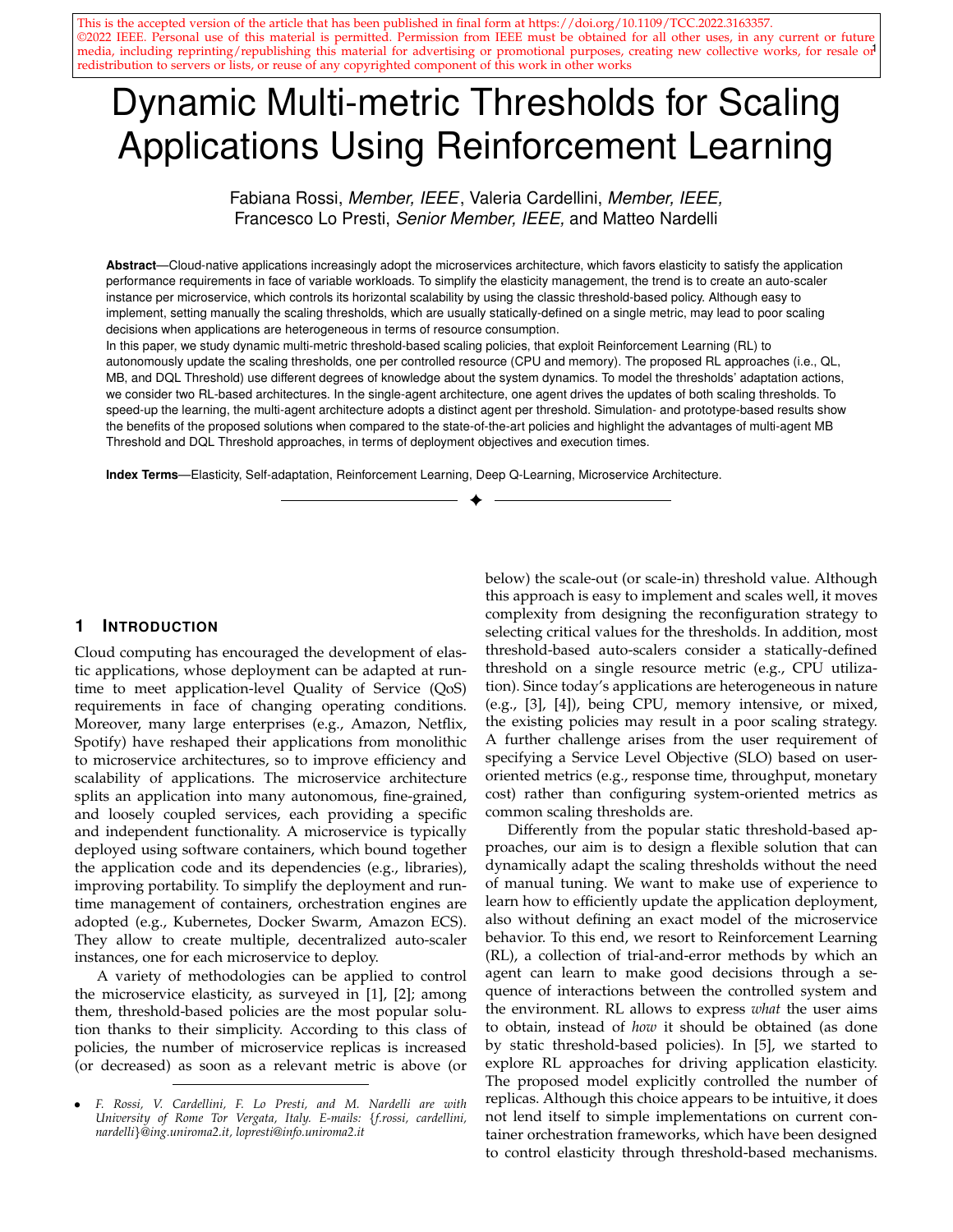# **5 Q-FUNCTION UPDATE STRATEGIES**

Existing RL policies range from model-free to model-based solutions, according to the degree of system knowledge exploited to approximate the system behavior [23]. A modelfree solution requires no a-priori knowledge of the system dynamics, which are learnt over time by interaction with the system. A model-free RL agent must prefer actions that it found to be effective in the past (*exploitation*). However, to discover such actions, it has to explore new actions (*exploration*). One of the main challenges of model-free RL agents is to find a good trade-off between exploration and exploitation. Differently, a model-based technique enriches the RL agent with a model of the system, which drives the exploration actions and speeds up the learning phase. As a downside, it may limit the agent scalability. We consider three different RL methods that differ on how they estimate and update the Q-function. First, we consider the simple model-free Q-learning algorithm. Then, we present a modelbased approach, which exploits the known (or estimated) system dynamics to accordingly update the Q-function. Both these learning solutions explicitly use a  $JSj$   $jAj$  table (i.e., Q-table) to store the Q-value for each state-action pair. The Q-table allows to store the real experience without approximation. However, this approach may suffer from slow convergence rate when the number of state-action pairs increases. To tackle this issue, we also present a Deep Q-learning approach that combines Q-learning with deep neural networks. The neural network allows to approximate the Q-function using a non-linear function; in such a way, the RL agent can explore a reduced number of system configurations before learning a good adaptation policy.

#### **5.1 Q-learning Threshold (QL Threshold)**

In QL Threshold, the RL agent uses the model-free Qlearning to update the scaling threshold. At time *i*, the Qlearning agent selects action  $a_i$  to perform in state  $s_i$  using an -greedy policy on  $Q(s_i; a_i)$ ; the microservice transits in  $S_{i+1}$  and experiences an immediate cost  $C_i$ . The -greedy policy selects the best known action for a particular state (i.e.,  $a_i = argmin_{a \ge A(s_i)} Q(s_i; a)$ ) with probability 1, whereas it favors the exploration of sub-optimal actions with low probability, . At the end of each time slot *i*,  $Q(s_i; a_i)$  is updated in  $O(1)$  using a weighted average:

$$
Q(s_i; a_i)
$$
 (1)  $Q(s_i; a_i) + c_i + \min_{a^0 \ge A(s_{i+1})} Q(s_{i+1}; a^0)$ 

where  $2[0,1]$  is the *learning rate* parameter and  $2[0,1]$ is the *discount factor*.

### **5.2 Model-Based Threshold (MB Threshold)**

MB Threshold builds on a model-based RL agent to update the scaling threshold. A model-based RL agent exploits a system model to speed up the learning phase. Differently from model-free solutions, it does not use an action selection policy, but it always selects the best action in terms of Qvalue, i.e., at time *i*,  $a_i = argmin_{a \ge A(s_i)} Q(s_i; a)$ . Moreover, the model-based RL approach replaces the model-free equation to update the Q-function with the Bellman equation:

$$
=\begin{matrix}X\\=\rho(s^{\theta}/s;a)&c(s;a;s^{\theta})+\min\limits_{a^{\theta}2A(s^{\theta})}Q(s^{\theta};a^{\theta})&\substack{8s2S;\\8a2A(s)}\end{matrix}
$$

(4) where we use estimations for the unknown parameters of the transition probabilities  $p(s^{\theta}/s; a)$  and the cost function  $c(s; a; s^{\theta})$ ,  $8s; \overline{s^{\theta}} \supseteq S$ . Iterating over all states, actions, and next states, the update is performed in  $O(|S)^2/A$ ). At time *i*, we estimate  $p(s^0/s; a)$  as the relative number of times the system transits from state  $S$  to  $S^0$  given action  $\partial$  in the time interval  $f1$ ; : : ; ig. To better explain how to estimate  $p(s^j | s; a)$ , we consider the *u*-agent of the multi-agent. We estimate  $p(s^{\theta}/s; a)$  as the relative number of times the CPU utilization changes from state  $U$  to  $U^f$ , given  $\partial$ , in the time interval  $f1$ ; :::: ig. Similar arguments apply for the RL agents that resort on a different system state definition.

 $Q(s; a)$ 

For the estimates of the immediate cost  $c(s; a; s^0)$ , we observe that it can be written as the sum of two terms, respectively named as the known and the unknown cost:

$$
c(s; a; s^0) = c_k(s; a) + c_u(s^0)
$$
 (5)

The *known cost*  $c_k(s/a)$  depends on the current state and action; in our case, it accounts for resource costs. The  $unknown\ cost\ \mathcal C_{\mathcal U}(\mathcal S^{\emptyset})$  depends on the next state  $\mathcal S^{\emptyset}$ ; it accounts for the performance penalty (1). As we assume that the application model is not known, we have to estimate  $c_u(s^0)$ at run-time. Therefore, at time  $i$ , the RL agent observes the immediate cost  $c_i$ , computes  $c_{u,i}(s^0) = c_i \quad c_{k,i}(s; a)$ , and updates the estimate of the unknown cost  $\hat{c}_{u,i}(s^{\emptyset})$  as:

> $\hat{c}_{u;i}(s^{\emptyset})$  (1 ) $\hat{c}_{u;i-1}(s^{\emptyset})+c_{u;i}(s^{\emptyset})$ ) (6)

where  $2$  [0;1] is the *smoothing factor*.  $\mathcal{C}_{u,i}(s^0)$  is then used to compute the cost of applying  $\alpha$  in  $\beta$  according to (5).

For the estimates of the unknown cost, given a state S and the next state  $s^{\beta}$ , we observe that the expected performance penalty is not lower when the scale-out threshold or the resource utilization increases. Vice versa is also true. Considering the u-agent of the multi-agent solution, to speed-up the learning phase, we can heuristically enforce the following properties while updating  $\hat{c}_{u,i}(s)$ , 8s 2 S:

$$
\begin{array}{llll}\n\mathcal{E}_{U,i}(s) & \mathcal{E}_{U,i}(s^0) & \mathcal{B}_{U} & \mathcal{G}'U & U^0 \\
\mathcal{E}_{U,i}(s) & \mathcal{E}_{U,i}(s^0) & \mathcal{B}_{U} & \mathcal{G}'U & U^0\n\end{array}
$$

Similar arguments apply to the other state definitions.

#### **5.3 Deep Q-learning Threshold (DQL Threshold)**

Deep Q-learning (DQL) Threshold is a Q-learning algorithm that uses a multi-layered neural network to approximate the Q-function. So, the network is also called Q-network. For a state space S and an action space A containing  $|A|$ actions, the Q-network is a parametrized function from  $R^N$ to  $R^{jA}$ . In a given state *s*, the Q-network outputs a vector of action values  $Q(s; ; \cdot)$ , where are the network parameters. At each discrete time step *i*, the RL agent performs an action  $a$  in the state  $s$ , so the microservice transits in  $S^{\ell}$  and observes the immediate cost  $\ell$ . At this point, the Qnetwork is updated by performing a gradient-descent step on  $(y_i \quad Q(s; a; i))^2$  with respect to the network parameters  $i$ , where  $y_i$  is the estimated long-term cost, defined as  $y_i = c + min_{a^0}Q(s^0; a^0; i)$ . When only the current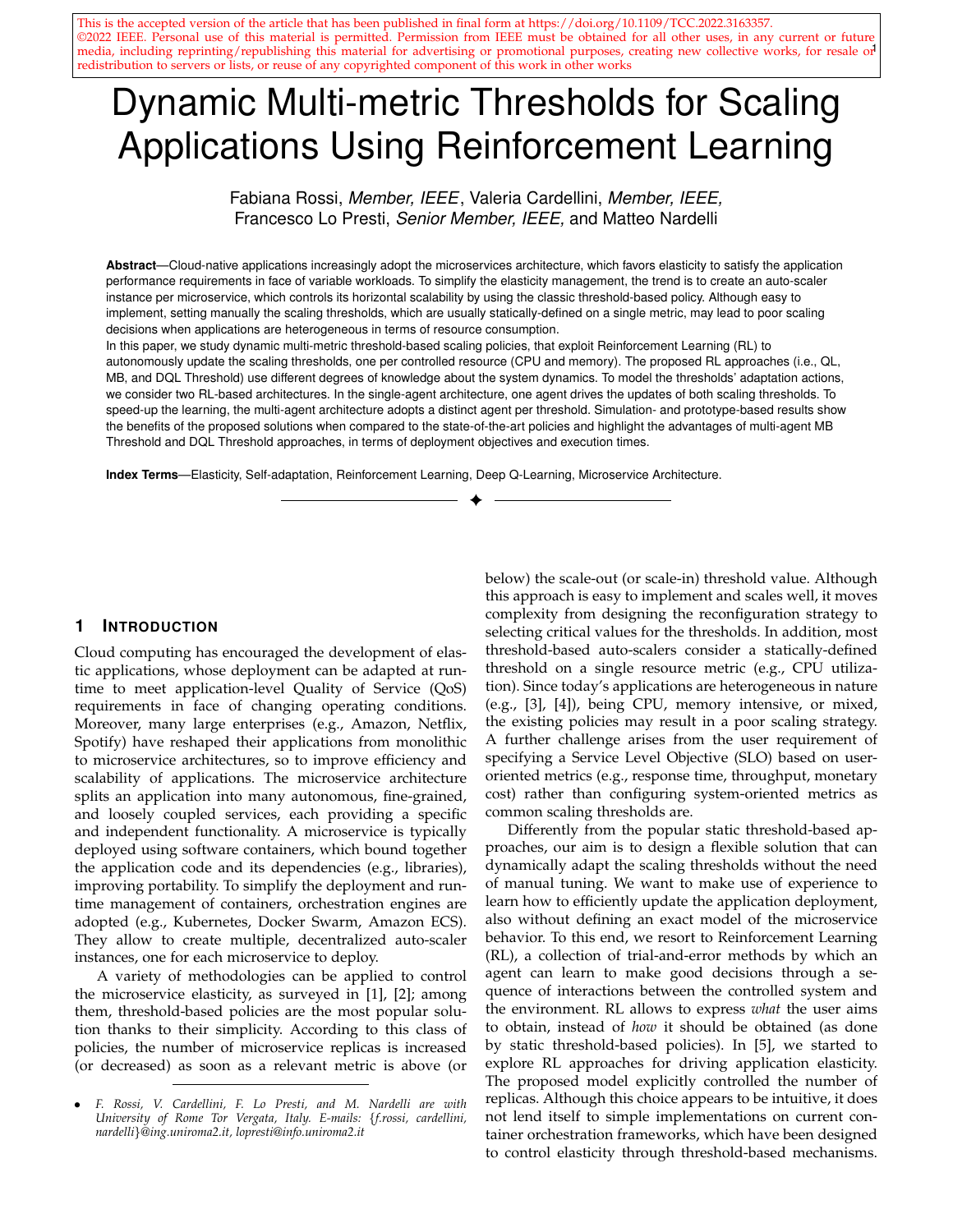experience (i.e.,  $(s; a; c; s^{0})$ ) is considered, this approach is too slow for practical real scenarios. Moreover, it is unstable due to correlations existing in the sequence of observations. To overcome these issues, Mnih et al. [29] revised the classic DQL algorithm introducing two major changes: the use of a replay buffer and a separate target network to compute  $y_i$ . At run-time, the DQL agent observes the application state and selects an adaptation action using the estimates of Q-values, as Q-learning does. To perform experience replay, at each time step  $i$ , the agent stores its experience  $e_i = (s_i, a_i, c_i, s_{i+1})$  in a buffer  $D_i$  with finite capacity. At the end of the time step i, DQL resorts on samples (or minibatches) of the experience  $(s, a, c, s^0)$  $U(D_i)$  to simulate the interaction between the service and the environment, and accordingly update the Q-network. The mini-batch of experience  $U(D_i)$  is drawn uniformly at random from the pool of samples  $D_i$  to remove correlations in the observation sequence and to smooth over changes in the data distribution. In standard DQL, the same Q-network is used both to select and to evaluate an action. This makes it more likely to select overestimated values, resulting in overoptimistic estimates. To prevent this, we decouple the action selection from its evaluation. In this approach, two networks are used (online and target network) and two value functions are learned. This results in two sets of weights, and , where the first is used to determine the greedy policy and the second to determine its value. At iteration *i*, the Q-network update uses the following loss function: a repulsy buffer and a separate large in the properties to compute the computer of to compute the estimates of Cyclustos as a Q-learning the estimates  $\sigma_0$  2 we<br>of Cyclustos, as C-learning does. To perform experience  $\$ 

$$
L(\ )=\frac{X}{U(D_i)}(c+ min_{a^0}Q(s^0; a^0; \ )\ Q(s; a; \ )^2 (7)
$$

where  $2(0, 1)$  is the discount factor,  $\mu$  are the online Q-network parameters at iteration  $i$ , and  $i$  are the target network parameters at iteration  $i$ . The  $i$  parameters are updated to the  $\beta$  values only every steps and are held fixed between individual updates. The loss function is optimized by stochastic gradient descent; its computational complexity depends on the neural network structure.

Note that DQL is model-free: it solves the RL task directly using samples, without explicitly estimating the cost function and the transition probabilities. It is also offpolicy, because it learns a policy that is different from the policy used for action selection, which ensures adequate exploration of the state space. We resort to an -greedy policy as action selection policy.

We evaluate the proposed solutions using simulation experiments. We show the flexibility of the RL-based approaches under different cost function configurations (Section 5.5). Then, we compare the multi-agent approach against the single-agent one (Section 5.6). In Section 5.7, we generalize the evaluation by considering different workloads.

# **5.4 Experimental Setup**

We consider a reference microservice application modeled as an M/M/ $k_i$  queue, where  $k_i$  is the number of microservice replicas at time step i. Each microservice replica has a service rate of 120 requests/s; the SLO requires the application response time to be at most  $T_{\text{max}} = 12$  ms.<br>The scale-in threshold is set to 20% of CPU and memory



Fig. 2. Workload based on NYC Taxi Ride traces.

utilization, whereas the scale-out threshold can range between  $_{min}$  = 50% and  $_{max}$  = 90%. The RL algorithms use the following parameters:  $= 0.1$  (QL Threshold),  $= 0.1$  (MB Threshold), and discount factor  $= 0.99$ . The discount factor , being close to 1, allows the RL agent to act with foresight, while the smoothing factors and enable to adapt the learned policies to (possibly) varying system dynamics. We discretize the application state with  $u = r = 0.1$ , and we set the threshold adaptation quantum to  $= 5\%$ . The cost function parameters are  $= 10$  and  $=$   $\frac{1}{\text{max}}$ ; they result from preliminary evaluations, where we wanted the two cost contributions to range in the same interval. To update the threshold, QL and DQL Threshold use an -greedy action selection policy, with  $= 0.1$ . DQL uses a replay memory with capacity of 50 observations and a batch size of 30; the target Q-network update frequency  $is = 5$  time units. Configuring correctly the Q-network is an empirical task, which required some effort and several preliminary evaluations [29]. We implement the neural network using Deeplearning4j [43]. In particular, we use the rectified linear function as neuron activation function: due to its non-linear behavior, it is one of the most commonly used functions. To initialize the Q-network weights, we use the Xavier method [44]. To avoid weights to diminish or explode during network propagation, this method scales the weight distribution on a layer-by-layer basis. As regard the Q-network architecture, we select two distinct configurations for the single-agent and the multi-agent. The singleagent DQL Threshold uses a Q-network architecture that is fully-connected with 5 layers with  $f4/12/12/15/3g$  neurons. The multi-agent uses a neural network with 4 layers with f4; 12; 12; 3g neurons.

## **5.5 Optimization Objectives**

This first set of experiments aims to show the flexibility of RL-based solutions to dynamically adapt the scaling thresholds. As shown in [6], a static threshold-based policy suffers from lack of flexibility and SLO unawareness, because it is not easy to satisfy a user-oriented SLO by setting thresholds on a system-oriented metric. This task is even more challenging when we consider multiple scaling metrics. Conversely, in the proposed approach, dynamic thresholds can be trained to optimize different deployment objectives, i.e., minimize  $T_{\text{max}}$  violations, the average number of replicas, or their combination. We consider that the application receives an incoming request rate that varies over time (see Fig. 2). It is a surrogate workload based on NYC Taxi Ride traces [45], where CPU and memory demand have a similar trend, so both can trigger scaling decisions.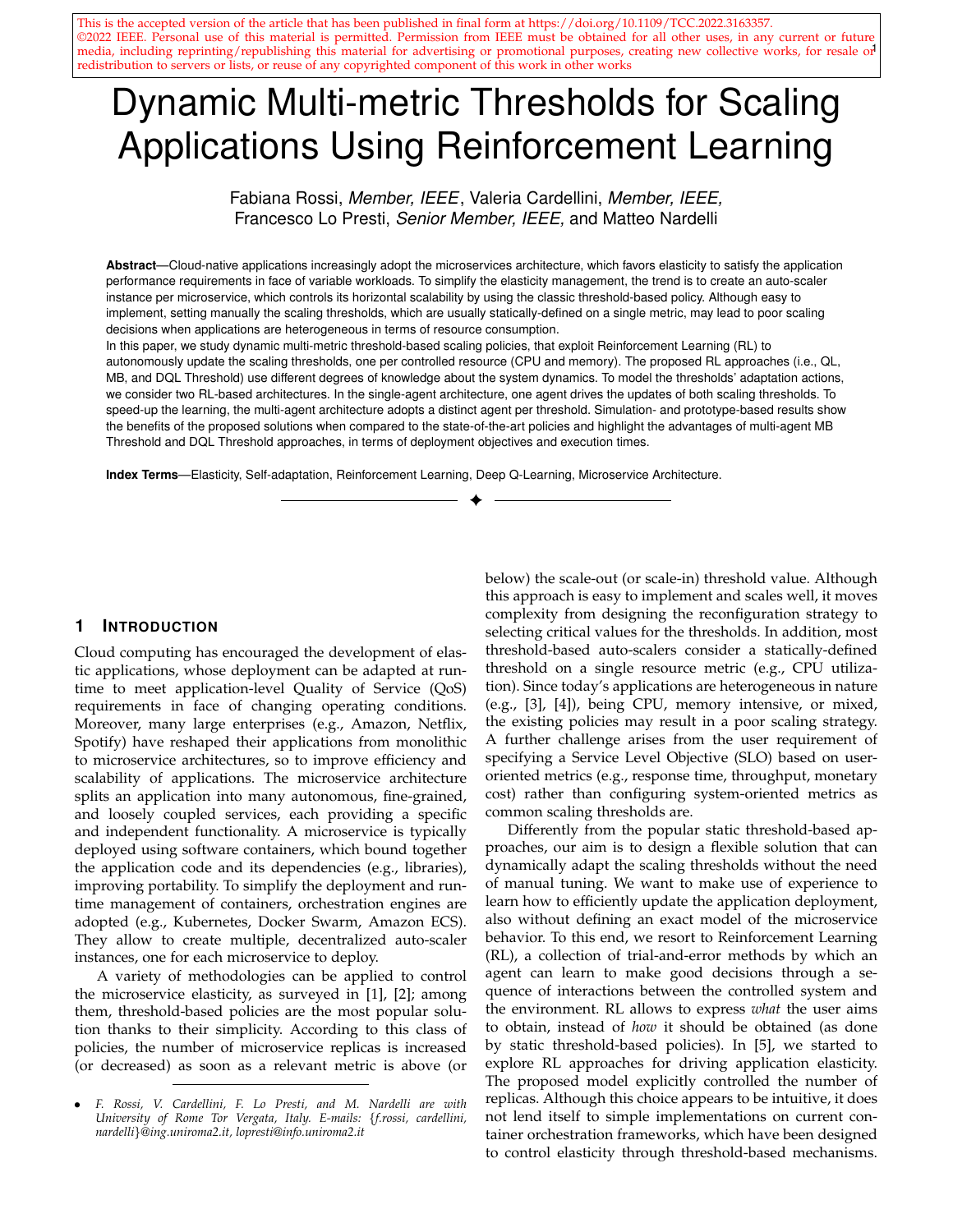TABLE 1 Application performance using different dynamic and multi-metric threshold-based scaling policies. Single-agent (SA) and Multi-agent (MA) architectures are considered, with different model-based and model-free RL solutions for updating the scaling thresholds.

| Architecture | Policy               | Configuration                                     | Average CPU   | Average CPU     | Average Memory | Average Memory  | Median response | $T_{\text{max}}$ violations | Memory violations | Average number |
|--------------|----------------------|---------------------------------------------------|---------------|-----------------|----------------|-----------------|-----------------|-----------------------------|-------------------|----------------|
|              |                      | $\langle W_{\text{perf}}; W_{\text{res}} \rangle$ | threshold (%) | utilization (%) | threshold (%)  | utilization (%) | time (ms)       | (% )                        | (% )              | of replicas    |
| <b>SA</b>    | <b>MB</b> Threshold  | (1:0)                                             | 50.52         | 33.56           | 50.18          | 32.02           | 8.35            | 5.42                        | $\overline{0}$    | 6.85           |
|              |                      | (0.5, 0.5)                                        | 68.60         | 40.07           | 68.71          | 38.25           | 8.43            | 6.60                        |                   | 5.68           |
|              |                      | (0:1)                                             | 89.99         | 50.32           | 89.98          | 48.02           | 9.00            | 14.07                       | 0.07              | 4.48           |
|              | <b>QL Threshold</b>  | $\langle 1, 0 \rangle$                            | 63.75         | 34.85           | 67.43          | 33.27           | 8.36            | 6.22                        |                   | 6.63           |
|              |                      | (0.5, 0.5)                                        | 70.71         | 36.59           | 71.70          | 34.93           | 8.37            | 6.15                        |                   | 6.25           |
|              |                      | (0, 1)                                            | 75.63         | 38.81           | 78.58          | 37.05           | 8.42            | 6.65                        |                   | 5.84           |
|              | <b>DQL Threshold</b> | 1:0                                               | 64.50         | 35.09           | 52.94          | 33.47           | 8.35            | 6.17                        | 0.02              | 6.62           |
|              |                      | (0.5, 0.5)                                        | 86.36         | 41.49           | 86.30          | 39.59           | 8.41            | 10.70                       | 0.05              | 5.64           |
|              |                      | (0, 1)                                            | 85.98         | 48.14           | 87.15          | 45.95           | 8.73            | 12.90                       | 0.05              | 4.71           |
|              | <b>DQL Threshold</b> | $\langle 1, 0 \rangle$                            | 64.04         | 33.71           | 51.08          | 32.17           | 8.35            | 5.50                        | 0                 | 6.83           |
|              | (pre-trained)        | (0.5, 0.5)                                        | 87.99         | 42.69           | 86.67          | 40.76           | 8.50            | 9.65                        | 0.05              | 5.49           |
|              |                      | (0, 1)                                            | 88.71         | 49.75           | 87.45          | 47.47           | 9.00            | 13.32                       | 0.07              | 4.55           |
| MA           | <b>MB Threshold</b>  | $\langle 1, 0 \rangle$                            | 50.10         | 33.58           | 50.01          | 32.04           | 8.35            | 5.67                        | 0                 | 6.85           |
|              |                      | (0.5, 0.5)                                        | 67.23         | 42.43           | 73.90          | 40.50           | 8.54            | 7.22                        |                   | 5.31           |
|              |                      | (0:1)                                             | 89.99         | 50.32           | 89.99          | 48.02           | 9.00            | 14.07                       | 0.07              | 4.48           |
|              | <b>QL Threshold</b>  | $\langle 1, 0 \rangle$                            | 70.38         | 35.43           | 68.52          | 33.82           | 8.36            | 6.05                        |                   | 6.50           |
|              |                      | (0.5, 0.5)                                        | 75.56         | 40.76           | 82.84          | 38.92           | 8.46            | 7.42                        |                   | 5.58           |
|              |                      | (0, 1)                                            | 86.82         | 48.03           | 87.48          | 45.85           | 8.81            | 10.72                       |                   | 4.70           |
|              | <b>DOL Threshold</b> | $\langle 1, 0 \rangle$                            | 52.50         | 33.68           | 52.64          | 32.14           | 8.35            | 5.45                        | $\overline{0}$    | 6.82           |
|              |                      | (0.5, 0.5)                                        | 67.24         | 39.18           | 66.56          | 37.39           | 8.42            | 6.70                        |                   | 5.80           |
|              |                      | (0:1)                                             | 73.71         | 41.62           | 71.26          | 39.72           | 8.51            | 7.75                        | $\overline{0}$    | 5.49           |
|              | <b>DQL Threshold</b> | $\langle 1;0\rangle$                              | 52.20         | 33.67           | 52.62          | 32.12           | 8.35            | 5.55                        | 0                 | 6.83           |
|              | (pre-trained)        | (0.5, 0.5)                                        | 65.07         | 38.00           | 80.03          | 36.29           | 8.41            | 6.95                        |                   | 6.01           |
|              |                      | (0, 1)                                            | 81.92         | 43.52           | 78.42          | 41.55           | 8.53            | 10.05                       | 0.02              | 5.34           |



Fig. 3. Application performance using Multi-agent MB Threshold under different configurations of the immediate cost function.

We consider the SA and MA approaches, each with QL Threshold, MB Threshold, and DQL Threshold. Table 1 summarizes the experimental results. First, we discuss the results obtained with the MA approach. Overall, we can see that the RL-based approaches are flexible and can be tuned to optimize different deployment objectives, as follows from (1). Using an estimated model of the system dynamic, MB Threshold can successfully learn a different scaling threshold update strategy according to the different weight configurations. The effect of the different weights clearly appears by comparing the application performance in Fig. 3. When the cost function penalizes response time violations (i.e., with  $W_{\text{perf}} = 1$ ), the average threshold values are rather close to 50%, which implies more frequent scaleup adaptations and thus a relative high number of replicas with an average number of 6:85 (see Fig. 3a). Since the application is readily scaled, the resulting response time is below  $T_{\text{max}}$  most of the time. When we aim to save resources (i.e.,  $W_{\text{res}} = 1$ ), the microservice  $T_{\text{max}}$  violations grow to 14:07% and the microservice response time registers different response time peaks when the CPU utilization is approaching 75% (see Fig. 3c). In this case, we obtain an average threshold value close to 90%, less frequent scaleups and the resulting average number of replicas decreases to 4:48, corresponding to a 35% reduction of resources consumption. By varying the weights we obtain a wide set of adaption strategies. With equal weights, that is,

 $W_{\text{perf}} = W_{\text{res}} = 0.5$ , we obtain an average CPU and memory threshold value of 67% and 74%, respectively. From Fig. 3b, we can observe that such behavior is needed to meet  $T_{\text{max}}$ requirements and avoid resource wastage.

We now compare MB Threshold against the model-free RL solutions, which obtain, in general, a worse application performance. From Table 1, we can see that QL Threshold frequently updates the scaling thresholds and only slightly differentiates the average threshold value for the various cost configurations. Differently from MB Threshold, it learns a less accurate application model, which results in suboptimal thresholds for the cost function weights  $W_{\text{perf}} = 1$ . This behavior is also partially present in DQL Threshold; nevertheless, thanks to the replay buffer and the target network, the latter can more quickly converge to a stable solution. DQL Threshold learns good scaling thresholds for  $W_{\text{perf}} = 1$  and  $W_{\text{perf}} = W_{\text{res}} = 0.5$ , resulting in  $T_{\text{max}}$ violations and average resource utilization close to those obtained by MB Threshold. When  $W_{res} = 1$ , DQL Threshold slowly learns the threshold update policy. This depends on the Q-function approximation by DQL; in the first half of the experiment, DQL Threshold progressively updates the threshold up to a value ranging between 80% and 90%. This setting results in a slightly higher microservice replication degree and reduced resource utilization with respect to MB Threshold. Although we could pre-train the Q-network to further improve DQL Threshold (mitigating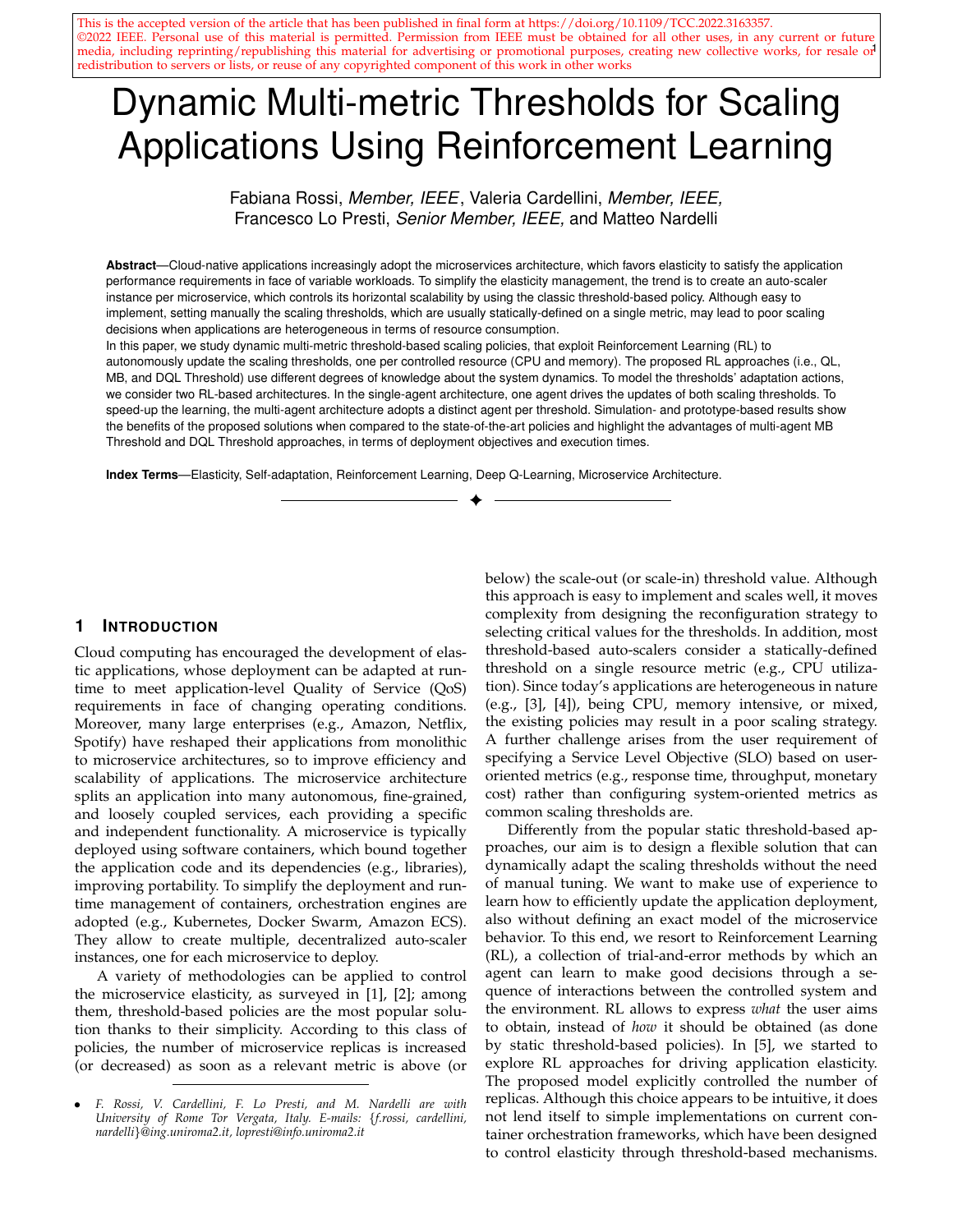

(a) Scale-out threshold values and Q-value update execution time when the SA architecture computes the CPU and memory scaling thresholds.



(b) Scale-out threshold values and Q-value update execution time under the MA architecture, where the  $u$ -agent and  $r$ -agent compute the scaling threshold on CPU and memory utilization, respectively.

Fig. 4. Threshold updates and execution time analysis of the different RL solutions, when the cost functions weights are  $w_{res} = w_{perf} = 0.5$ .

also the initial exploration phase), the obtained results are already remarkable, considering its model-free nature.

#### **5.6 Comparing Single- and Multi-agent Architectures**

The SA and MA architectures use a different model of the system state as well as of the available actions. The SA uses a system model with higher cardinality than MA, with 9801 state configurations and 5 actions instead of 99 and 3, respectively. Also in this case, QL Threshold is the approach that behaves worse than the others, because it needs a lot of samples before learning a good threshold adaptation strategy. During the experiment, it continuously explores the state-action pairs, learning a rather inaccurate system model. Differently from MA, in this case a larger number of configurations should be explored. When the SA uses DQL Threshold or MB Threshold, it learns different threshold update strategies according to the cost function weights, as in the previous section. So we need to delve into the key differences of the two approaches. In Fig. 4, we show the CPU and memory scaling threshold updates for MB Threshold and DQL Threshold as well as the time needed to run the RL agent and update the Q-function (referred to as execution time). We only show the more challenging case having  $W_{\text{perf}} = W_{\text{res}} = 0.5$ . Figure 4a shows that SA DQL Threshold learns scaling thresholds that tend to save resources instead of finding a trade-off with the application requirement satisfaction. This mainly depends on the problem space cardinality, which requires the Q-25. a see a larger number of states of see a larger number of samples before the see a larger number of samples before the see a larger number of samples before the see also the internet of samples before the samples be



Fig. 5. Workload based on Bitbrains Rnd traces.

approximating the Q-function. DQL Threshold has a very limited execution time, which is always below 30 ms. Conversely, MB Threshold computes a better threshold update policy for both CPU and memory utilization. Nevertheless, the complexity of this approach clearly appears by looking at its execution time in Fig. 4a.

With the MA architecture, each RL agent can more easily learn a good adaptation policy, since it has to explore a reduced number of state-action pairs. As shown in Fig. 4b, DQL Threshold and MB Threshold set the threshold at around the 50% of the scale-out threshold range, identifying a good trade-off between  $T_{\text{max}}$  violations and average resource utilization. MB Threshold uses a more accurate system model, so it changes less often the thresholds (see Table 1). Figure 4b shows how the MA architecture drastically drops the execution time of MB Threshold, which is now even lower than the execution time by DQL Threshold.

#### **5.7 Microservices with Different Critical Resource**

The proposed scaling policies adapt the deployment of microservices having different type of critical resource.

#### *5.7.1 Bitbrains Workload*

In this experiment, we benchmark the proposed dynamic threshold policies using the Rnd dataset from the GWA-T-12 Bitbrains workload trace [46]. Bitbrains is a service provider specialized in managed hosting and business computation for enterprises. The Rnd dataset consists of the resource usages of virtual machines used by the application services hosted within the Bitbrains data center. We accordingly amplified the dataset to further stress our microservices, obtaining the workload in Fig. 5. Differently from the previous experiments, in this case the application is mostly memorydemanding. Fig. 6 shows the threshold update during the experiment for the SA and MA architectures for the cost configuration  $W_{\text{res}} = W_{\text{perf}} = 0.5$ . Also in this case, MA performs better than SA, allowing the RL agent to more quickly learn the threshold update policy. We observe that MA leads to a lower scaling threshold on memory usage, because it learns that memory is the bottleneck resource. By setting the memory threshold on average on 68% and 67% respectively, MB and DQL Threshold lead to similar application performance, resulting in 5 microservice replicas and a 0.02% of  $T_{\text{max}}$  and memory demand violations.

### *5.7.2 CPU and Memory Intensive Workloads*

We now consider two types of synthetic workload, each with a different dominant resource request (see Fig. 7). Table 2 summarizes the experimental results. Also in this case, MA performs better that SA, and the MA with MB Threshold performs slightly better than DQL Threshold, allowing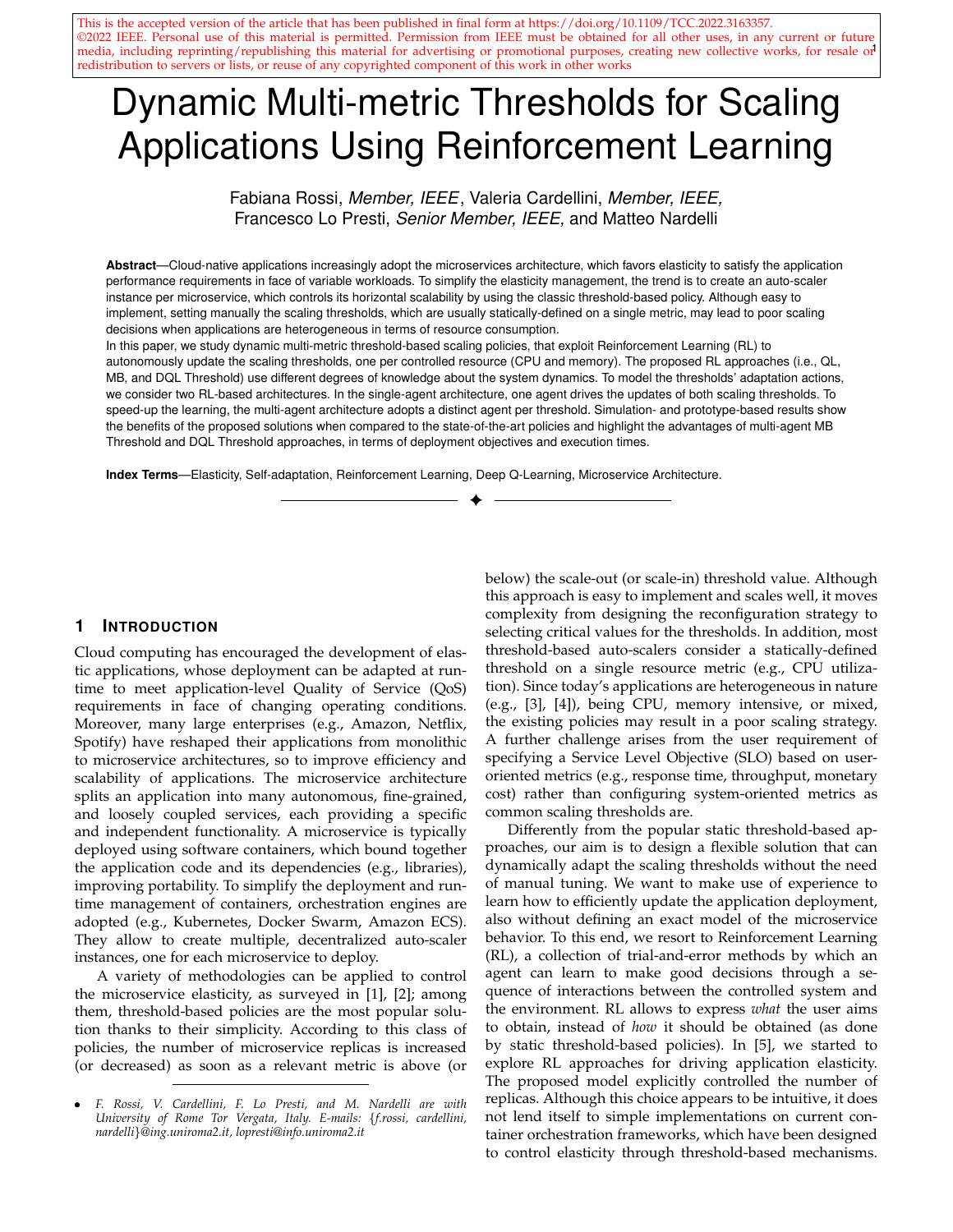TABLE<sub>2</sub>

Application performance for the synthetic CPU-intensive and memory-intensive workloads, using MA with different scaling policies.

| Workload             | Policy               | Configuration                                      | Average CPU   | Average CPU     | Average Memory | Average Memory  | Median response | $T_{\rm max}$ violations | Memory violations | Average number |
|----------------------|----------------------|----------------------------------------------------|---------------|-----------------|----------------|-----------------|-----------------|--------------------------|-------------------|----------------|
|                      |                      | $\langle W_{\text{perf}}   W_{\text{res}} \rangle$ | threshold (%) | utilization (%) | threshold (%)  | utilization (%) | time (ms)       | (% )                     | $(\% )$           | of replicas    |
| <b>CPU-intensive</b> | <b>MB Threshold</b>  | 1, 0                                               | 50.01         | 36.20           | 50.10          | 8.69            | 8.43            | 1.42                     |                   | 5.71           |
|                      |                      | (0.5, 0.5)                                         | 67.94         | 42.46           | 89.99          | 10.19           | 8.74            | 2.12                     |                   | 4.93           |
|                      |                      | (0.1                                               | 89.99         | 56.26           | 89.99          | 13.50           | 10.75           | 35.17                    |                   | 3.75           |
|                      | <b>DOL Threshold</b> | $\langle 1, 0 \rangle$                             | 52.32         | 36.20           | 52.59          | 8.69            | 8.43            | 1.42                     |                   | 5.71           |
|                      |                      | (0.5, 0.5)                                         | 64.66         | 39.23           | 66.12          | 9.41            | 8.47            | 2.87                     |                   | 5.42           |
|                      |                      | $\langle 0;1$                                      | 73.41         | 45.77           | 74.14          | 10.98           | 8.74            | 12.60                    |                   | 4.64           |
| Mem-intensive        | <b>MB Threshold</b>  | $\langle 1, 0 \rangle$                             | 50.01         | 9.03            | 50.01          | 32.50           | 8.33            |                          |                   | 5.04           |
|                      |                      | (0.5, 0.5)                                         | 87.55         | 11.18           | 86.56          | 40.24           | 8.34            |                          |                   | 4.03           |
|                      |                      | (0, 1)                                             | 89.99         | 15.17           | 89.99          | 54.61           | 8.36            | 0.07                     | 0.17              | 3.26           |
|                      | <b>DOL Threshold</b> | $\langle 1, 0 \rangle$                             | 52.54         | 9.03            | 52.66          | 32.50           | 8.33            |                          |                   | 5.04           |
|                      |                      | (0.5, 0.5)                                         | 64.35         | 10.43           | 67.24          | 37.56           | 8.33            |                          |                   | 4.34           |
|                      |                      | (0, 1)                                             | 71.82         | 11.23           | 73.65          | 40.43           | 8.34            |                          |                   | 4.03           |
|                      | $u$ -agent           |                                                    |               |                 |                |                 |                 |                          |                   |                |
|                      | <b>MB Threshold</b>  | (1,0)                                              | 50.01         | 25.95           |                | 93.43           | 9.29            | 10.07                    | 46.01             | 1.81           |



(a) Threshold values when the SA solution computes the CPU and memory scaling thresholds.



Fig. 6. Threshold updates for the Bitbrains Rnd workload, when the cost function weights are  $w_{\text{res}} = w_{\text{perf}} = 0.5$ .



Fig. 7. Synthetic workloads with different pattern of resource request.

the RL agent to more quickly learn a suitable threshold adaptation policy. We first discuss the CPU intensive workload considering the most challenging cost configuration, i.e.,  $W_{\text{res}} = W_{\text{perf}} = 0.5$  (Fig. 7a). MB Threshold quickly identifies the CPU as the critical resource, so it sets a lower scaling threshold for CPU than for memory (respectively 67:94% and 89:99%, on average). The memory is not the bottleneck resource and, although it would encourage scale-in actions, the CPU utilization actually drives the microservice adaptation. We observe a similar performance also for DQL Threshold. On average, DQL Threshold results in a slightly higher number of microservice replicas than MB Threshold, due to the different memory threshold average value. Moreover, it also changes the thresholds more frequently.

When we consider the memory intensive workload (Fig. 7b), we expect that a scaling policy that only takes into account CPU resources would be unable to successfully adapt the application deployment. As an example, we run the MA with MB Threshold by disabling the r-agent (i.e., with only the  $u$ -agent that considers CPU) and by setting  $W_{\text{perf}} = 1$  in the cost function. Although the agent uses a scale-out threshold on 50% of CPU utilization, scaling actions are rarely triggered, resulting in 46% memory demand violations. Conversely, the proposed multi-metric solutions (i.e., MB and DQL Threshold) can correctly react to CPU and memory demand changes. When  $W_{\text{perf}} = 1$ , both MB and DQL Threshold result in no memory violations using, on average, 5:04 microservice replicas. Also for this workload, the MB approach succeeds in improving the threshold update strategy, especially when the cost function requires to save resources (i.e.,  $W_{\text{res}} = 1$ ).

#### **5.8 Discussion**

We extensively evaluated the proposed RL-based threshold update strategies using two different architectures: SA and MA. First, we showed the flexibility provided by a RL-based solution for updating the scaling thresholds. By correctly defining the relative importance of the deployment objectives through the cost function weights in (1), the RL-agent can accordingly learn a suitable threshold update strategy. Second, we showed that a model-based RL approach takes advantage of the system model to estimate the effect of performing an action in a given state. Although this allows to boost the learning phase, defining the model is not a trivial task and, when multiple metrics are considered, it can penalize the execution time. To overcome this issue, we proposed the MA architecture, which shows good performance at a reduced Q-function update execution time (due to the smaller state-action pairs cardinality). Our experiments showed that MA with MB Threshold is the best strategy for controlling dynamic multi-metric thresholds. Since determining the system model can be challenging, we also explored a DQL-based approach. Although we do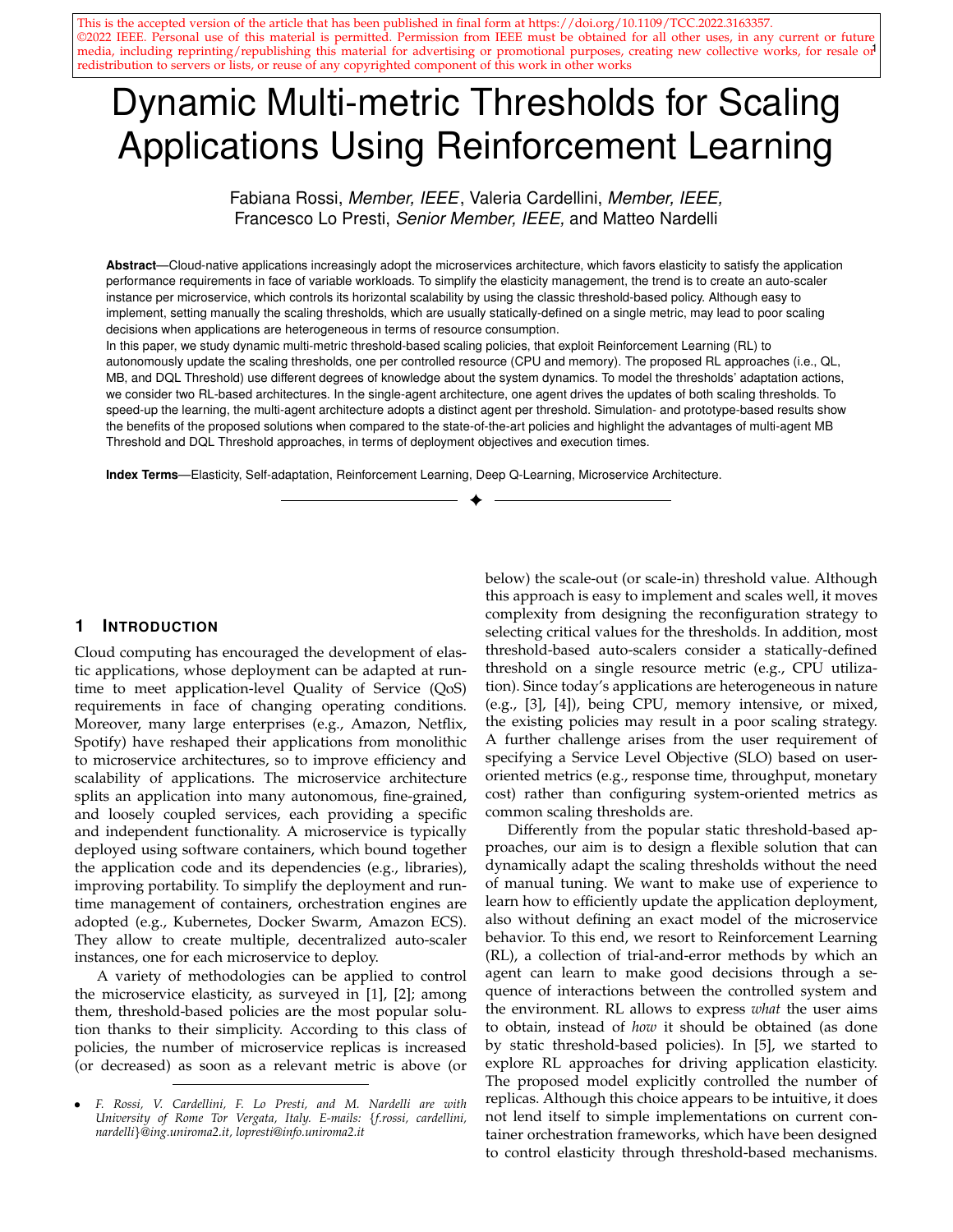not need to define the system model, DQL introduces the effort of defining the Q-network architecture, which is an empirical process and may require a large number of trialand-error repetitions. Note that we adopted two different network architectures for SA and MA. We showed that DQL Threshold outperforms QL Threshold and achieves performance close to MB Threshold, especially when we pre-train the Q-network. To conclude, we showed that the proposed approaches correctly perform under different application workloads (i.e., CPU-intensive, memory-intensive, mixed).

# **6 PROTOTYPE-BASED EXPERIMENTS**

We evaluate the proposed scaling policies in a real environment. First, we present the basic concepts of Kubernetes and of the custom scaling policies integration into it. Second, we present three state-of-the-art scaling policies against which we compare our own. Then, we evaluate our policies with CPU- and memory-intensive microservices.

#### **6.1 Integration into Kubernetes**

Kubernetes is an open-source orchestration platform that simplifies the deployment, management, and execution of containerized applications. A pod is the smallest deployment unit in Kubernetes. It consists of one or more tightly coupled containers that are co-located and scaled as an atomic entity. Each application microservice is deployed using a pod. Kubernetes allows to configure each pod with specific resource requests and limits. A resource request is the minimum amount of (CPU and memory) resources needed by the pod. A resource limit is the maximum amount of resources that can be assigned to the pod.

To integrate new deployment policies in Kubernetes, we provide a custom auto-scaler that follows a MAPE control loop [47]. At each loop iteration, our auto-scaler monitors the environment and the controlled microservice; then, it analyzes application-level and system-level metrics; accordingly, it plans the scaling actions which are then executed using the Kubernetes APIs. The different scaling policies implement the planning phase of the MAPE control loop. Updating the thresholds does not restart containers. Then, the auto-scaler adds or removes containers based on CPU and memory usage by the service. Scaling-out operations do not affect the microservice's instances currently running.

#### **6.2 Benchmark Policies**

**Horizontal Pod Autoscaler.** Kubernetes includes the Horizontal Pod Autoscaler (HPA), which relies on CPU utilization to horizontally scale a single microservice deployment [48]. HPA monitors the CPU utilization of the microservice pods. It scales the number of pods according to the ratio between the observed value and the target value of CPU utilization. Recently, Kubernetes provides a beta API to autoscale deployment on multiple observed metrics (e.g., CPU and memory utilization). After evaluating each metric individually, HPA uses the most critical one to take scaling decisions. HPA relies only on static thresholds.

**HyScale.** HyScale [7] combines horizontal and vertical scaling to adapt the microservice deployment. It adjusts the CPU and memory limit of each pod, aiming to make resource utilization as close as possible to the target one. HyScale gives priority to vertical scaling and performs horizontal scaling only if the required amount of resources cannot be acquired otherwise. HyScale plans scaling actions by using target utilization values (similarly to HPA).

**Horovitz et al.** Horovitz et al. [8] propose a model-free Q-learning approach to dynamically adapt the CPU scaling thresholds. It uses the number of microservice replicas as state and the threshold update as action. An additional data structure is required for mapping each state to the last exploited threshold value. Differently from our approach, the proposed solution also uses an additional heuristic to determine whether to update and activate the RL agent.

## **6.3 Experimental Setup**

We run the experiments on a cluster of 5 virtual machines of the Google Cloud Platform; each virtual machine has 2 vCPUs and 4 GB of RAM (type: e2-medium).

To evaluate our dynamic threshold scaling policies, we consider two microservices: *Pi* and *Word-count*. They are RESTful web services, implemented in Python using Flask. Pi is a CPU-intensive service: upon request, a Monte Carlo algorithm approximates after placing 1000 random points in a unit square. Word-count is a memory-intensive microservice: for each sentence received as request, the service extracts its words and returns the updated word count. The counter keeps track of the word occurrences received in the last seconds. Each word-count pair is kept in memory. We deploy each service instance using a pod with 500 millicore (i.e., 0:5 vCPU) and 256 MB of RAM.

We parametrize the RL-based policies as in Section 5.4. The Pi service requires its response time to be below  $T_{\text{max}} = 150 \text{ ms}$  and sets the scale-in threshold to 20% of CPU and memory utilization. Word-count requires  $T_{\text{max}} = 100$ ms and we use a count window of  $= 120$  s. For Wordcount, we set the scale-in thresholds of CPU and memory utilization to 20% and 35%, respectively. The latter threshold accounts for the service's baseline memory footprint. We compute the application response time as the average request completion time over a tumbling window of 10 s.

#### **6.4 Scaling Policies Evaluation**

In this section, we show the benefits of multiple scaling thresholds when heterogeneous microservices are deployed using Kubernetes. We do not present QL Threshold due to space limits; however, it does not improve its performance over the other solutions (see Section 5.3). For the RL-based solutions, we consider the most challenging set of weights  $W_{\text{perf}} = W_{\text{res}} = 0.5$ . In HyScale, the CPU and memory limit ranges in the interval [0:25; 1] vCPU and [100; 1024] MB, respectively. Table 3 summarizes the experimental results.

**CPU-intensive Microservice: Pi.** The microservice receives a workload that follows the NYC Taxi Ride trace [45], accordingly amplified and accelerated so to further stress the service resource requirements, as shown in Fig. 8. When the SA architecture is considered, MB Threshold deploys on average 2:26 instances, setting the CPU scaling threshold to 75:96%. Being Pi a CPU-intensive microservice, we register a memory utilization that is, on average, below the scale-in threshold. As a consequence, the CPU utilization actually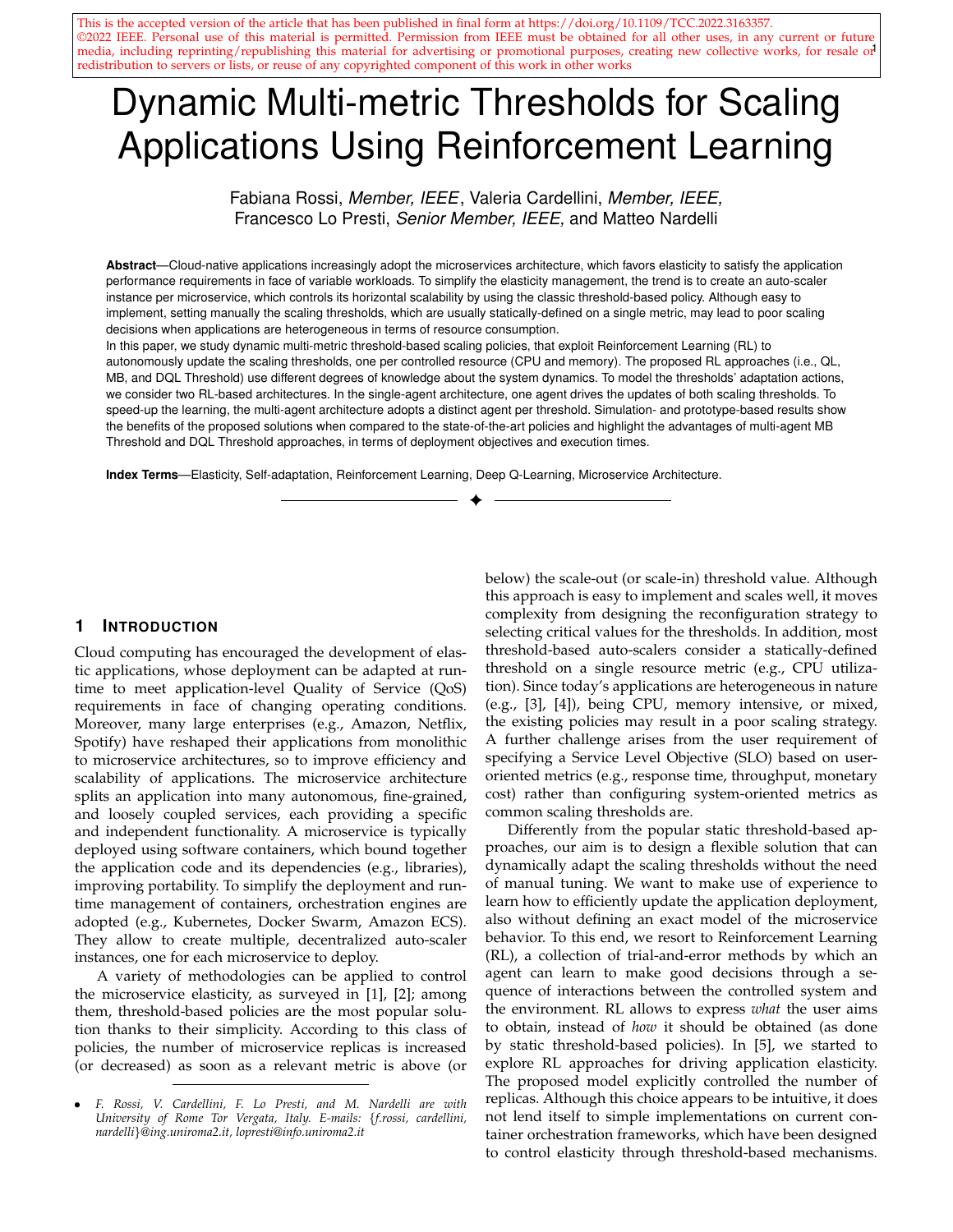TABLE 3

Prototype-based experiments: Application performance with different threshold-based scaling policies and applications.

| Application | Architecture | Policy               | Average CPU   | Average CPU     | Average Memory | Average Memory  | Average Share | Median response | $T_{\text{max}}$ violations | Memory violations | Average number |
|-------------|--------------|----------------------|---------------|-----------------|----------------|-----------------|---------------|-----------------|-----------------------------|-------------------|----------------|
|             |              |                      | threshold (%) | utilization (%) | threshold (%)  | utilization (%) | CPU/Mem (MB)  | time (ms)       | (% )                        | (% )              | of replicas    |
| Pi          | <b>SA</b>    | <b>MB Threshold</b>  | 75.96         | 43.35           | 76.00          | 15.59           |               | 90.38           | 6.92                        |                   | 2.26           |
|             |              | <b>DQL Threshold</b> | 83.05         | 48.93           | 67.92          | 18.43           |               | 75.24           | 8.81                        |                   | 1.70           |
|             |              | <b>DQL Threshold</b> | 89.09         | 49.30           | 88.80          | 15.69           |               | 85.14           | 9.43                        |                   | 1.74           |
|             |              | (pre-trained)        |               |                 |                |                 |               |                 |                             |                   |                |
|             | MA           | <b>MB Threshold</b>  | 79.27         | 47.66           | 89.94          | 15.25           |               | 73.66           | 8.99                        | $\Omega$          | 1.98           |
|             |              | <b>DQL Threshold</b> | 52.58         | 34.30           | 52.75          | 14.77           |               | 66.81           | 1.12                        |                   | 2.79           |
|             |              | <b>DQL Threshold</b> | 72.78         | 42.29           | 82.61          | 15.09           |               | 76.47           | 5.56                        |                   | 2.12           |
|             |              | (pre-trained)        |               |                 |                |                 |               |                 |                             |                   |                |
|             |              | <b>HPA 80/80</b>     | 80.00         | 49.94           | 80.00          | 15.48           |               | 82.12           | 9.59                        |                   | 1.56           |
|             |              | HPA 70/70            | 70.00         | 47.75           | 70.00          | 17.53           |               | 72.57           | 6.03                        |                   | 1.61           |
|             |              | HPA 60/60            | 60.00         | 43.37           | 60.00          | 14.87           |               | 70.05           | 5.46                        |                   | 1.70           |
|             |              | HyScale 80/80        | 80.00         | 63.09           | 80.00          | 37.27           | 0.388/100     | 115.28          | 47.56                       | $\Omega$          | 1.00           |
|             |              | HyScale 70/70        | 70.00         | 58.46           | 70.00          | 35.81           | 0.440/100     | 82.86           | 35.00                       |                   | 1.02           |
|             |              | HyScale 60/60        | 60.00         | 53.49           | 60.00          | 36.15           | 0.511/100     | 72.42           | 26.76                       |                   | 1.11           |
|             | $\sim$       | Horovitz et al.      | 57.20         | 34.21           | $\sim$         | 15.99           |               | 12.19           | 1.51                        | $\Omega$          | 2.68           |
| Word-count  | <b>SA</b>    | <b>MB Threshold</b>  | 78.83         | 26.64           | 78.71          | 52.93           |               | 6.56            | 5.65                        | $\Omega$          | 2.69           |
|             |              | <b>DQL Threshold</b> | 76.35         | 33.88           | 84.29          | 50.83           |               | 8.02            | 14.18                       | 0.71              | 2.52           |
|             |              | <b>DQL Threshold</b> | 88.25         | 42.13           | 88.59          | 59.20           |               | 17.11           | 21.25                       | 0.63              | 1.64           |
|             |              | (pre-trained)        |               |                 |                |                 |               |                 |                             |                   |                |
|             | MA           | <b>MB</b> Threshold  | 78.06         | 27.96           | 73.41          | 53.51           |               | 6.35            | 8.24                        | $\Omega$          | 2.56           |
|             |              | <b>DQL Threshold</b> | 52.38         | 21.94           | 52.86          | 44.54           |               | 6.29            | 4.76                        |                   | 3.40           |
|             |              | <b>DQL Threshold</b> | 68.68         | 31.08           | 71.67          | 53.13           |               | 7.68            | 11.49                       | $\Omega$          | 2.31           |
|             |              | (pre-trained)        |               |                 |                |                 |               |                 |                             |                   |                |
|             |              | <b>HPA 80/80</b>     | 80.00         | 47.01           | 80.00          | 53.03           |               | 30.47           | 30.29                       | $\Omega$          | 1.20           |
|             |              | <b>HPA 70/70</b>     | 70.00         | 28.04           | 70.00          | 55.58           |               | 6.81            | 4.29                        |                   | 2.23           |
|             |              | HPA 60/60            | 60.00         | 25.33           | 60.00          | 47.14           |               | 5.91            | 1.42                        |                   | 2.61           |
|             |              | HyScale 80/80        | 80.00         | 51.51           | 80.00          | 40.97           | 0.303/200     | 35.95           | 29.07                       | $\Omega$          | 1.00           |
|             |              | HyScale 70/70        | 70.00         | 49.96           | 70.00          | 39.59           | 0.352/201     | 32.88           | 25.00                       |                   | 1.00           |
|             |              | HyScale 60/60        | 60.00         | 46.16           | 60.00          | 37.03           | 0.314/200     | 42.26           | 32.56                       |                   | 1.00           |
|             |              | Horovitz et al.      | 58.68         | 34.34           |                | 59.17           |               | 8.67            | 9.37                        | 1.56              | 1.72           |



Fig. 8. Workload used for the Pi service.



(a) Scale-out threshold values with a single-agent solution.



(b) Scale-out threshold values with the multi-agent solution.

Fig. 9. Threshold updates for the Pi service, when the cost function weights are  $w_{\text{perf}} = w_{\text{res}} = 0.50$ .

drives the microservice adaptation although the memory encourages scale-in actions. When DQL Threshold is considered, we observe a slightly worse performance. DQL Threshold learns an adaptation policy that prefers to save resources instead of finding a trade-off between application performance and resource utilization. It uses on average 1:70 replicas, registering 8:81% of  $T_{\text{max}}$  violations. To mitigates the initial exploration of the *tabula rasa* approaches (as by MB and DQL Threshold solutions), we could pre-train the Q-network of DQL. However, we do not observe significant performance improvement. This happens because of the complexity of the SA architecture combined with the model-free nature of DQL. We now consider the MA architecture. As shown in Fig. 9, the MB approach succeeds identifying the CPU as the bottleneck resource. So, it sets a lower scaling threshold for CPU than for memory. MB Threshold identifies an adaptation policy that runs the microservice using, on average, 1:98 instances with an average CPU utilization of 47:66%. Conversely, DQL Threshold is not able to find a suitable trade-off between performance degradation and resource wastage at run-time. Setting on average the thresholds to 53%, DQL Threshold deploys a higher number of deployed replicas with a low 34:30% of CPU utilization. We need to pre-train the Q-network to improve the performance of DQL Threshold (see Table 3).

We now compare our results against the policies described in Section 6.2. HPA and HyScale are applicationunaware and require to manually set the thresholds on CPU and memory utilization. In HPA, changing the CPU scaling threshold affects the microservice performance: the number of T*max* violations decreases from 9:59% to 5:46% when setting the threshold from 80% to 60%; the average number of microservices replicas increases from 1:56 to 1:70. Differently from the previous policies, HPA does not immediately react to load variations, but allows a limited time interval before performing the scaling. HPA uses a simple strategy, which however moves the complexity on the threshold definition. It can obtain valid scaling strategies, but we need to manually tuning its parameters, and explore the effect of the different thresholds (see Table 3). HyScale extends HPA preferring vertical to horizontal scaling. HyScale sets the memory share to 100 MB, the minimum value for memory limit, which is reasonable being Pi CPU-intensive. When the CPU scaling threshold is increased from 60% to 80%, the average CPU utilization increases from 53:49% to 63:09%, which is obtained by decreasing the average CPU share of pods from 510 to 388 millicore. The other policies can only assign multiple of 500 millicore. Although improving uti-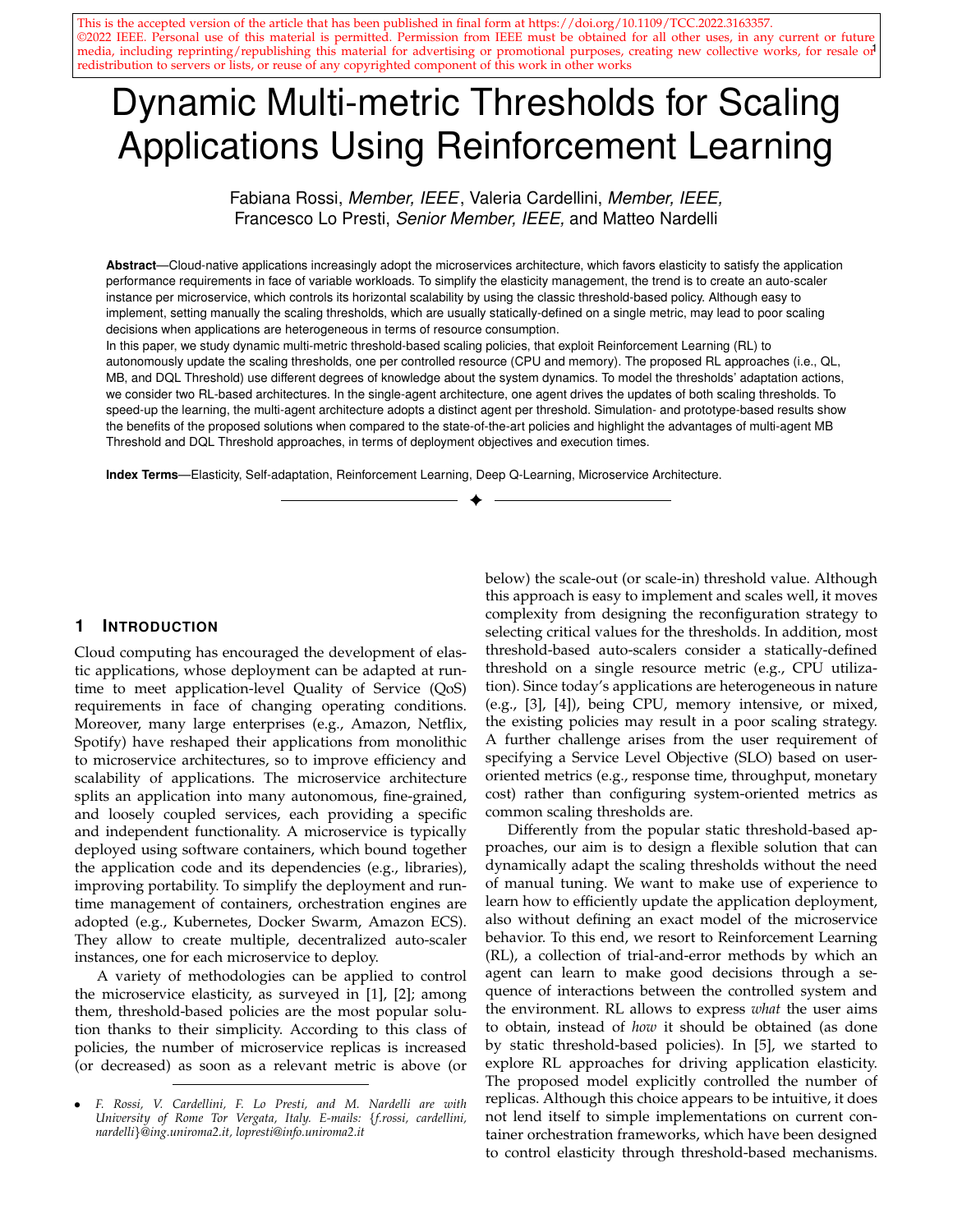

Fig. 10. Workload used for the Word-count service.



Fig. 11. Word-count: Service performance using Kubernetes HPA and setting to 80% the memory and CPU scaling thresholds.

lization is desirable, HyScale results in a very high number of T*max* violations (even with 60% as CPU threshold). This is also due to the high number of vertical scaling operations performed (63% of the time). To implement vertical scaling, Kubernetes gradually creates pods with the new configuration and deletes the old ones; in this stage, the application availability decreases. Differently from HPA and HyScale, our policies can automatically learn how to set and update the scaling thresholds, according to the desirable deployment goals. Dynamic thresholds have been proposed also by Horovitz et al.; their solution uses Q-leaning to update the CPU scaling threshold and avoid T*max* violations. Table 3 shows that this policy meets the target response time at the cost of a very low average CPU utilization (on average, 34:21%) and a high number of pods (on average, 2:68). This policy computes a very low CPU scaling threshold (57:20, on average), which mainly results from the update heuristic that activated the RL agent only 7:58% of the time during the experiment. Conversely, our policy can be tuned, as in this experiment, so to limit response time violations while avoiding resource under-utilization. Importantly, we do not define custom update rules, but we rely on pure learning approaches, where the agent itself learns how to configure the thresholds by exploiting experience and an approximated system model.

**Memory-intensive Microservice: Word-count.** The workload's request pattern for the Word-count microservice is shown in Fig. 10. From Table 3, we observe that higher values of memory utilization emphasize the memory-intensive nature of this service. Note also that, although the threshold values are, on average, quite similar, the monitored CPU utilization is, on average, significantly lower than the threshold. Hence, for Word-count it is the memory utilization that drives the deployment adaptation by triggering scale-out actions. When the SA architecture is adopted, MB Threshold



Fig. 12. Threshold updates for the Word-count service when the cost function weights are  $w_{\text{perf}} = w_{\text{res}} = 0.50$ .

identifies an adaptation policy that runs the microservice using, on average, 2:36 replicas and achieves an average CPU and memory utilization of 30:40% and 53:94%, respectively. Fig. 12a shows that DQL Threshold cannot efficiently update the scale-out thresholds, whose values range from 50% to 90%. Pre-training the Q-Network does not lead to a significant improvement, due to the challenging learning task required by the SA architecture. Conversely, the MA architecture simplifies the learning task, resorting to two RL agents (i.e., *u*-agent and *r*-agent) that operate on a reduced size space. This leads to an overall performance improvement. Differently from Pi, Word-count requires to carefully monitor both CPU and memory (compare Fig. 12 against Fig. 9): each request is served by a service thread leading to both memory and CPU usage increment as the number of requests increases as well. As shown in Table 3, also in this case, MB Threshold learns a better adaptation strategy. On average, it sets the memory and CPU scaling thresholds to 77:15% and 78:02%, respectively. DQL Threshold slowly learns how to adapt the scaling threshold, resulting on an average threshold value of 53% for both CPU and memory. This results in a higher number of service replicas (on average, 3:40 pods are deployed instead of 2:56). In this case, pre-training the Q-network clearly improves the DQL Threshold behavior, which can quickly identify the memory as the bottleneck resource (see Fig. 12b). Determining static thresholds for Word-count using HPA is more challenging than for Pi. Table 3 shows that small changes on the scale-out thresholds lead to very different application performance. When HPA uses the CPU and memory scale-out thresholds set to 80%, it deploys 1:20 replicas on average and registers a CPU and memory utilization of 47% and 53%, respectively. However, as shown in Fig. 11, the memory is often overutilized and, as a consequence, the service is continuously restarted due to out-of-memory exceptions. By setting the thresholds to 70% or 60%, the application achieves better performance; nonetheless, we might still perform a finer